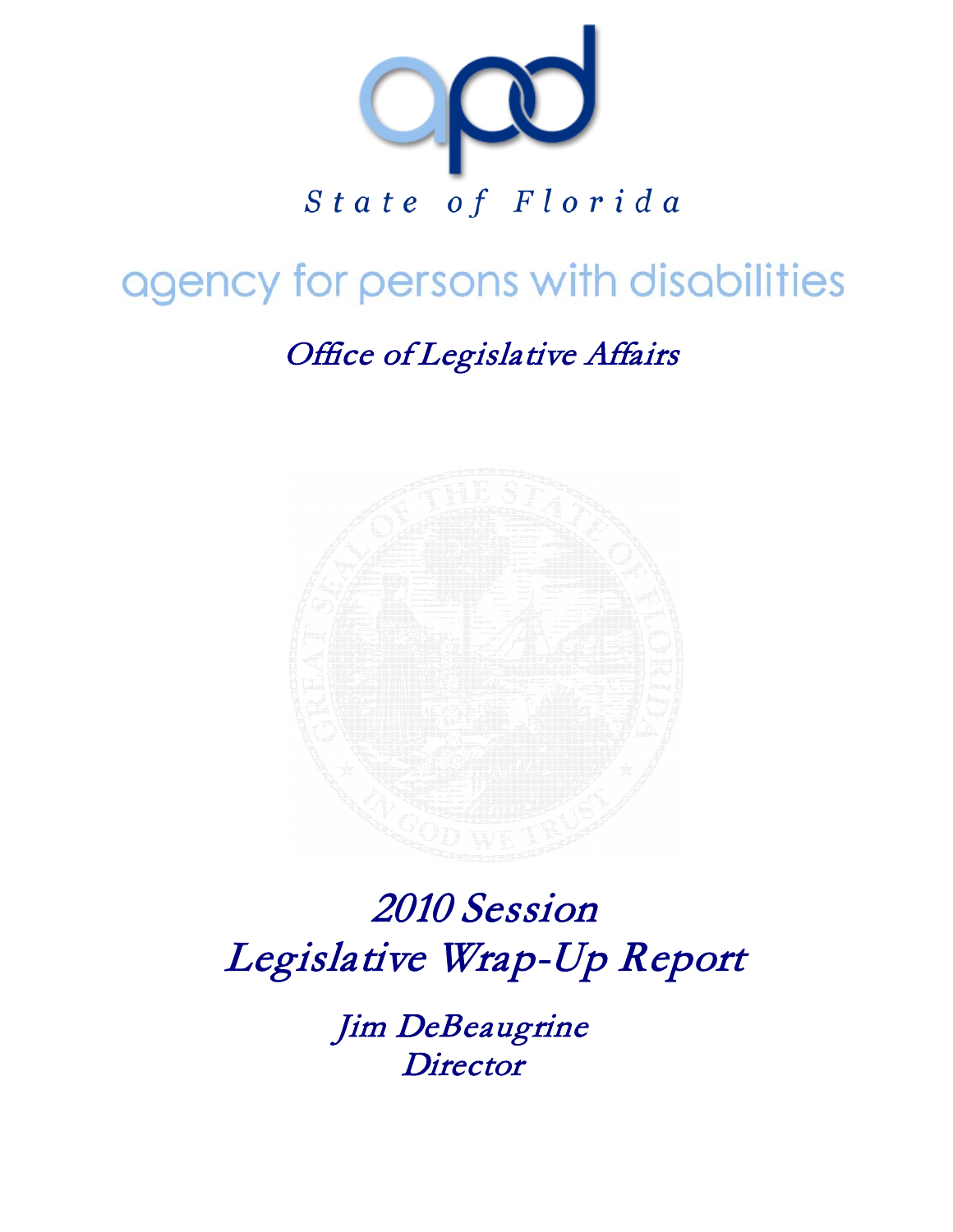**The following bills were passed by the Legislature and will be sent to the Governor for his action. All information is as of 6/17/2010. To view narrative, click on the bill number.**

**BEESSINGS** 

### <span id="page-1-0"></span>*Substantive Bills*

**EFFECTORY** 

|    | <b>SUBJECT</b>                                                          | <b>PAGE</b> |
|----|-------------------------------------------------------------------------|-------------|
| А. | <b>SB 0004 Education Accountability</b>                                 |             |
| В. | <b>HB 0091 Adult Protective Services</b>                                | 3           |
| C. | <b>SB 1012 Juvenile Justice Facilities and Programs</b>                 | 3           |
| D. | <b>HB 1073 Persons with Disabilities</b>                                | 4           |
| Е. | <b>SB 1166 Community Residential Homes</b>                              | 5           |
| F. | <b>SB 1484 Medicaid</b>                                                 | 5           |
|    | HB 1505 John M. McKay Scholarships for Students with Disabilities<br>G. |             |
| Η. | SB 2826 Florida Behavior Analysis Week / 30 <sup>th</sup> Anniversary   | 8           |
| L. | <b>HB 5301 Medicaid Services</b>                                        | 8           |
| J. | HB 5303 Agency for Persons with Disabilities                            | 9           |
|    | Κ.<br>HB 5305 Child Welfare                                             | 10          |
|    | <b>HB 5311 Department of Health</b>                                     | 11          |
|    | Μ.<br><b>HB 7037 Education</b>                                          | 13          |
| N. | <b>HB 7069 Screening</b>                                                | 15          |
| 0. | <b>HB 9053 Disability Awareness Day</b>                                 | 18          |
|    |                                                                         |             |

## *Appropriations Bills*

<span id="page-1-1"></span>

| <b>SUBJECT</b>                                                   | <b>PAGE</b> |
|------------------------------------------------------------------|-------------|
| A. HB 5001 2010-2011 General Appropriations Act                  | 19          |
| <b>B.</b> Budget Comparison FY 2009-2010 to FY 2010-2011         | 20          |
| C. HB 5003 Implementing the 2010-2011 General Appropriations Act | 21          |

## *Administrative Bills*

| <b>SUBJECT</b>                                                                  | <b>PAGE</b> |
|---------------------------------------------------------------------------------|-------------|
| <b>HB 0951 Public Safety</b>                                                    | 22          |
| <b>HB 1143 Health Care VETOED</b><br>В.                                         | 23          |
| <b>HB 1565 Rulemaking VETOED</b>                                                | 28          |
| <b>SB 2020 Information Technology</b><br>D.                                     | 29          |
| <b>SB 2374 State Group Insurance Program</b><br>Е.                              | 31          |
| F.<br><b>SB 2386 State Financial Matters</b>                                    | 32          |
| <b>HB 5607 Retirement VETOED</b><br>G.                                          | 35          |
| <b>HB 5611 Review of the Department of Management Services</b><br><b>VETOED</b> | 35          |
| <b>HB 5705 State Employees</b><br>ı.                                            | 37          |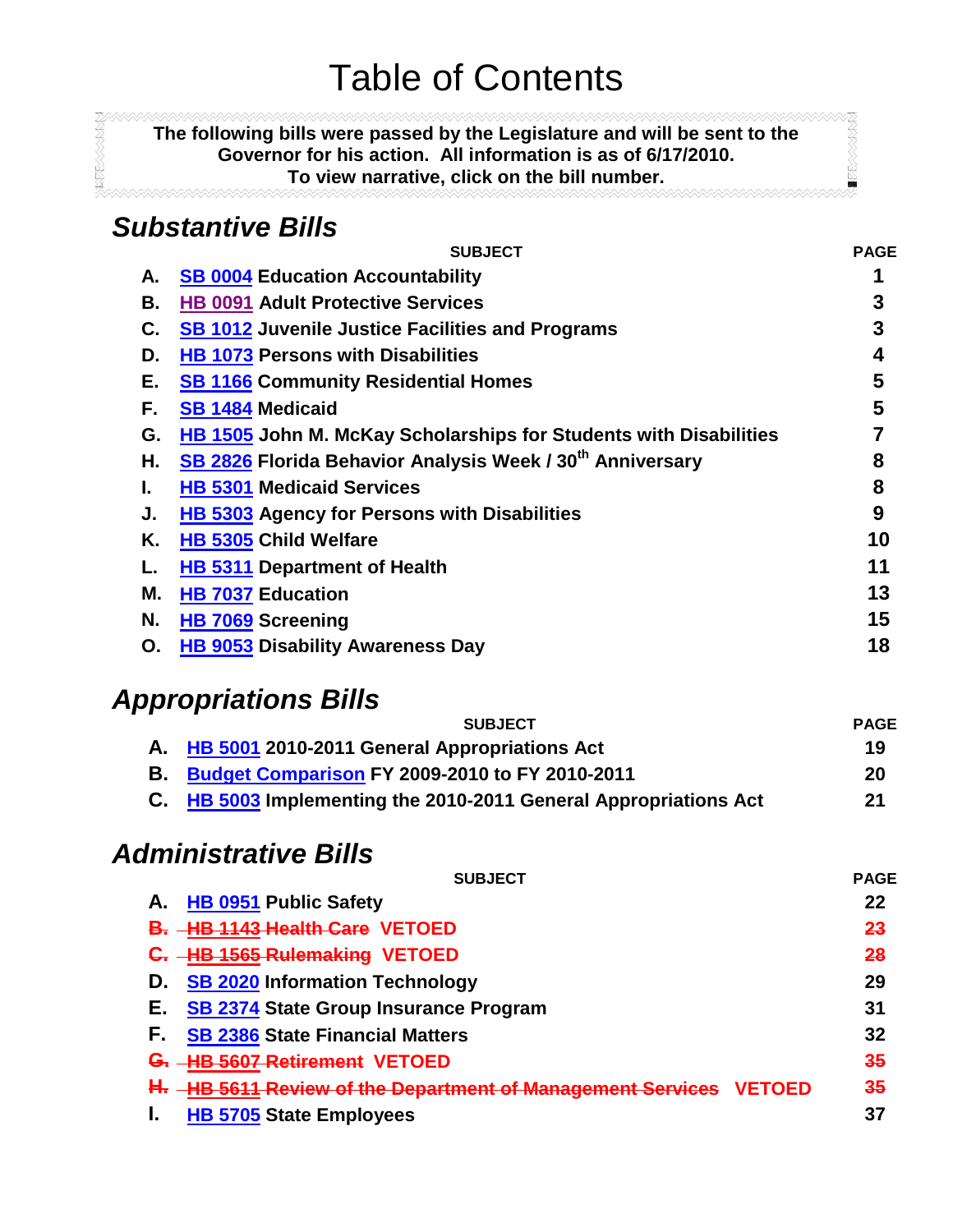### *SUBSTANTIVE BILLS*

### <span id="page-2-0"></span>*The following is an overview of the major substantive bills of interest to the Agency for Persons with Disabilities passed by the Florida Legislature during the 2010 Session*  **click on the bill number to view bill language**

### **[SB 004](http://flsenate.gov/data/session/2010/Senate/bills/billtext/pdf/s0004er.pdf) – Education Accountability CH. [2010-22,](http://laws.flrules.org/files/Ch_2010-022.pdf) Laws of Florida Approved by the Governor on April 20, 2010**

- Amending s. 1003.413, F.S., relating to secondary school redesign, to delete obsolete provisions and to conform to changes made by the act;
- Revising requirements for middle grades promotion;
- Providing that successful completion of a high school level Algebra I, geometry, or Biology I course is not contingent upon a student's performance on the end-ofcourse assessment;
- Requiring a student to pass the end-of-course assessment to earn high school credit for such courses;
- Specifying information that must be provided to students as part of the personalized academic and career plan;
- Revising requirements for high school graduation;
- Requiring students entering grade 9 in specified school years to meet end-ofcourse assessment requirements and revised credit requirements in mathematics and science for high school graduation;
- Requiring district school board standards for grades in certain courses;
- Providing for waiver of end-of-course assessment results for the purpose of determining a course grade and credit for students with disabilities;
- Revising requirements for accelerated high school graduation options;
- Updating cross-references;
- Requiring students entering grade 9 in specified school years to meet end-ofcourse assessment requirements and revised credit requirements in 30 mathematics and science for high school graduation;
- Requiring district school board standards for grades in certain courses;
- Creating s. 1003.4295, F.S.;
- Requiring high schools to advise students of, and offer, acceleration courses;
- Creating the Credit Acceleration Program;
- Amending s. 1003.493, F.S., relating to career and professional academies, to conform to changes made by the act;
- Amending s. 1007.35, F.S., relating to the Florida Partnership for Minority and Underrepresented Student Achievement, to conform to changes made by the act;

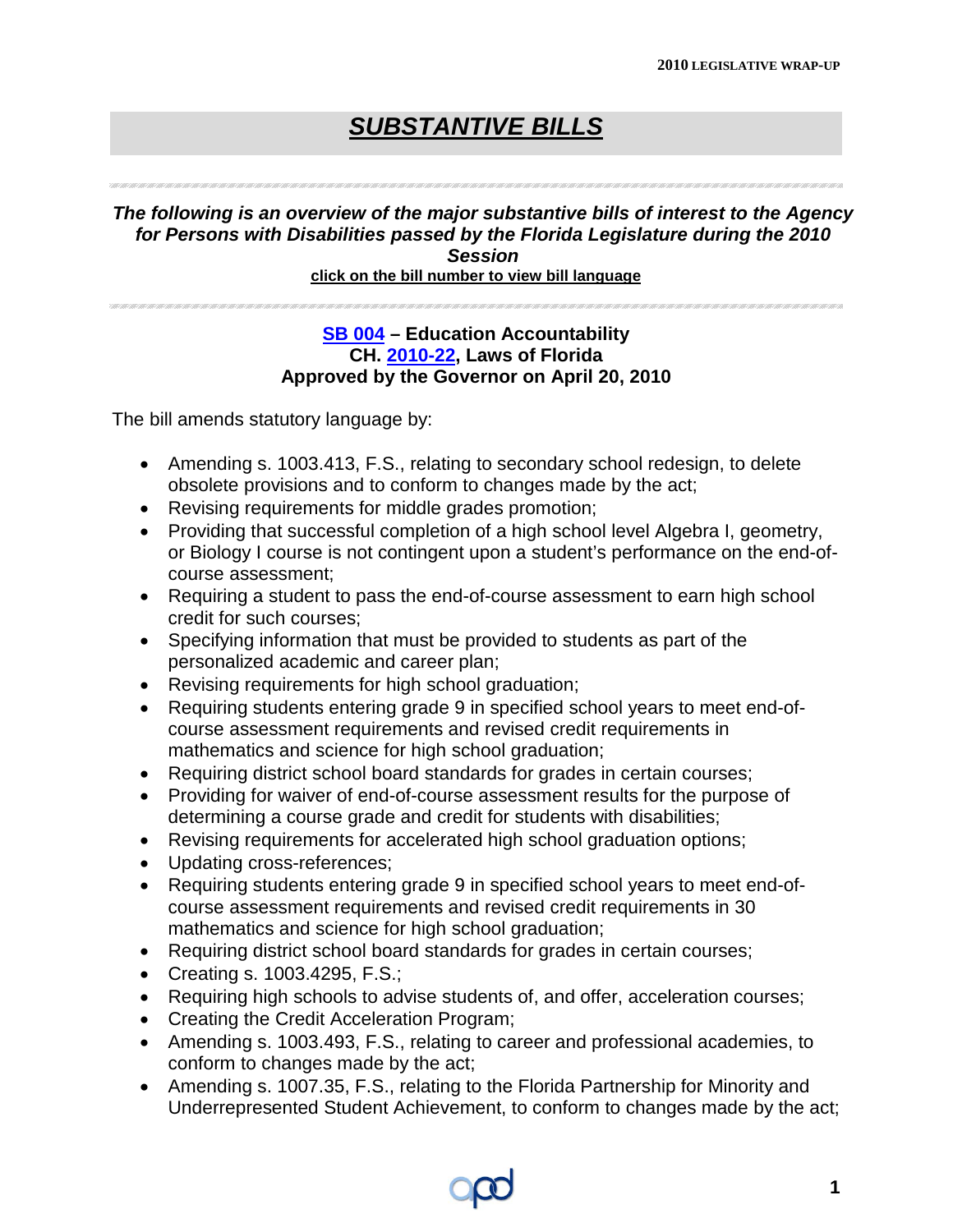- Revising the statewide student achievement testing program;
- Requiring end-of-course assessments in mathematics and science to replace FCAT Mathematics and FCAT Science beginning with students entering grade 9 in specified school years;
- Providing requirements for the administration of, and student performance on, statewide, standardized end-of-course assessments in mathematics and science;
- Providing for establishment of an implementation schedule to develop and administer end-of-course assessments in certain courses;
- Requiring evaluation and reporting of the transition to specified end-of-course assessments;
- Requiring the use of scaled scores and student achievement levels for describing student success on assessments;
- Requiring the State Board of Education to designate passing scores for end-ofcourse assessments and scores that indicate high achievement;
- Providing requirements for retaking specified assessments;
- Providing for waiver of end-of-course assessment requirements for students in exceptional education programs and students who have limited English proficiency;
- Revising provisions relating to testing and reporting schedules;
- Requiring that the Commissioner of Education consider the observance of religious and school holidays when establishing the schedules for the administration of statewide assessments;
- Conforming provisions and cross references;
- Authorizing the State Board of Education to adopt concordant scores for the FCAT and equivalent scores for end-of-course assessments;
- Deleting retake requirements for use of concordant scores;
- Providing requirements for use of equivalent scores;
- Amending s. 1008.25, F.S., relating to public school student progression, to conform to changes made by the act;
- Amending s. 1008.30, F.S., relating to the common placement test, to conform to changes made by the act;
- Revising provisions that specify the basis for determining school grades to include student performance on end-of-course assessments and to conform provisions to current FCAT assessments;
- Revising provisions that specify the basis for determining an alternative school's school improvement rating to include student performance on end-of-course assessments;
- Revising provisions relating to the use of school recognition awards;
- Requiring that the Office of Program Policy Analysis and Government Accountability conduct a study on the different types of high school diplomas offered in other states;
- Requiring that the study be submitted to the Governor and the Legislature by a specified date.

**Effective Date: July 1, 2010**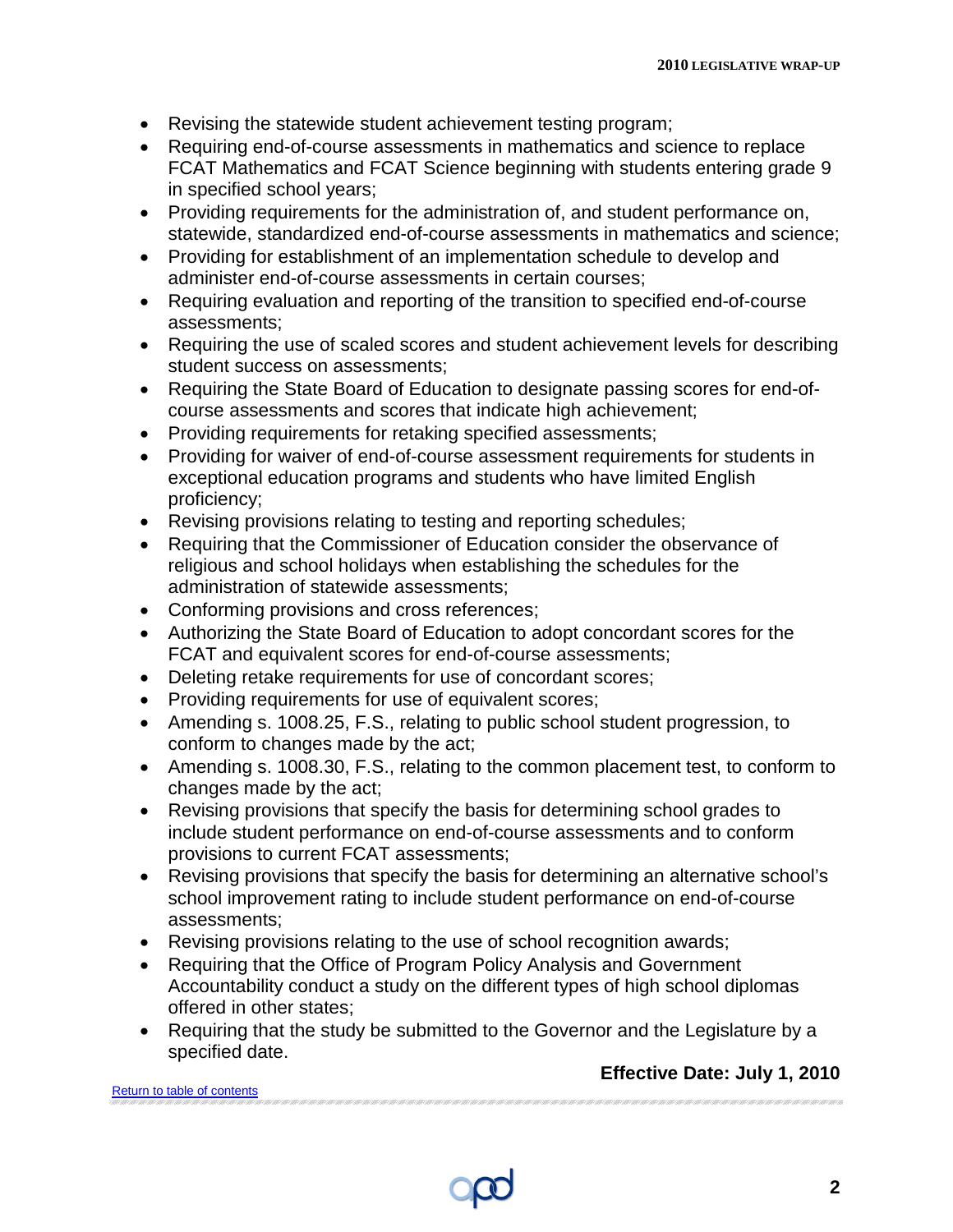<span id="page-4-0"></span>

### **[HB 091](http://flhouse.gov/Sections/Documents/loaddoc.aspx?FileName=_h0091er.docx&DocumentType=Bill&BillNumber=0091&Session=2010) - Adult Protective Services CH. [2010-31,](http://laws.flrules.org/2010/31) Laws of Florida Approved by the Governor on May 7, 2010**

The bill amends statutory language by:

- Revising legislative intent with respect to adult protective services;
- Providing for care and protection of all vulnerable adults;
- Defining the term "activities of daily living";
- Revising the definition of the term "vulnerable adult";
- Providing for certain suspected abuse cases to be transferred to the local county sheriff's office;
- Providing for the Department of Children and Family Services to file a petition to determine incapacity and guardianship under certain circumstances;
- Authorizing the Department of Highway Safety and Motor Vehicles to provide copies of drivers' license files to the Department of Children and Family Services to conduct protective investigations;
- Conforming cross-references.

**Effective Date: July 1, 2010**

<span id="page-4-1"></span>[Return to table of contents](#page-1-1)

### **[SB 1012](http://flsenate.gov/data/session/2010/Senate/bills/billtext/pdf/s1012er.pdf) - Juvenile Justice Facilities and Programs CH. [2010-123,](http://laws.flrules.org/2010/123) Laws of Florida Approved by the Governor on May 27, 2010**

The bill amends statutory language by:

- Defining the term "ordinary medical care";
- Requiring that the Department of Juvenile Justice adopt rules to ensure the effective delivery of services to children in the care and custody of the department;
- Requiring the department to coordinate its rule-adoption process with the Department of Children and Family Services and the Agency for Persons with Disabilities to ensure that the departments rules do not encroach upon the substantive jurisdiction of those agencies;
- Clarifying that the rules of the Department of Juvenile Justice do not supersede provisions governing consent to treatment and services;
- Conforming a cross-reference.

**Effective Date: July 1, 2010**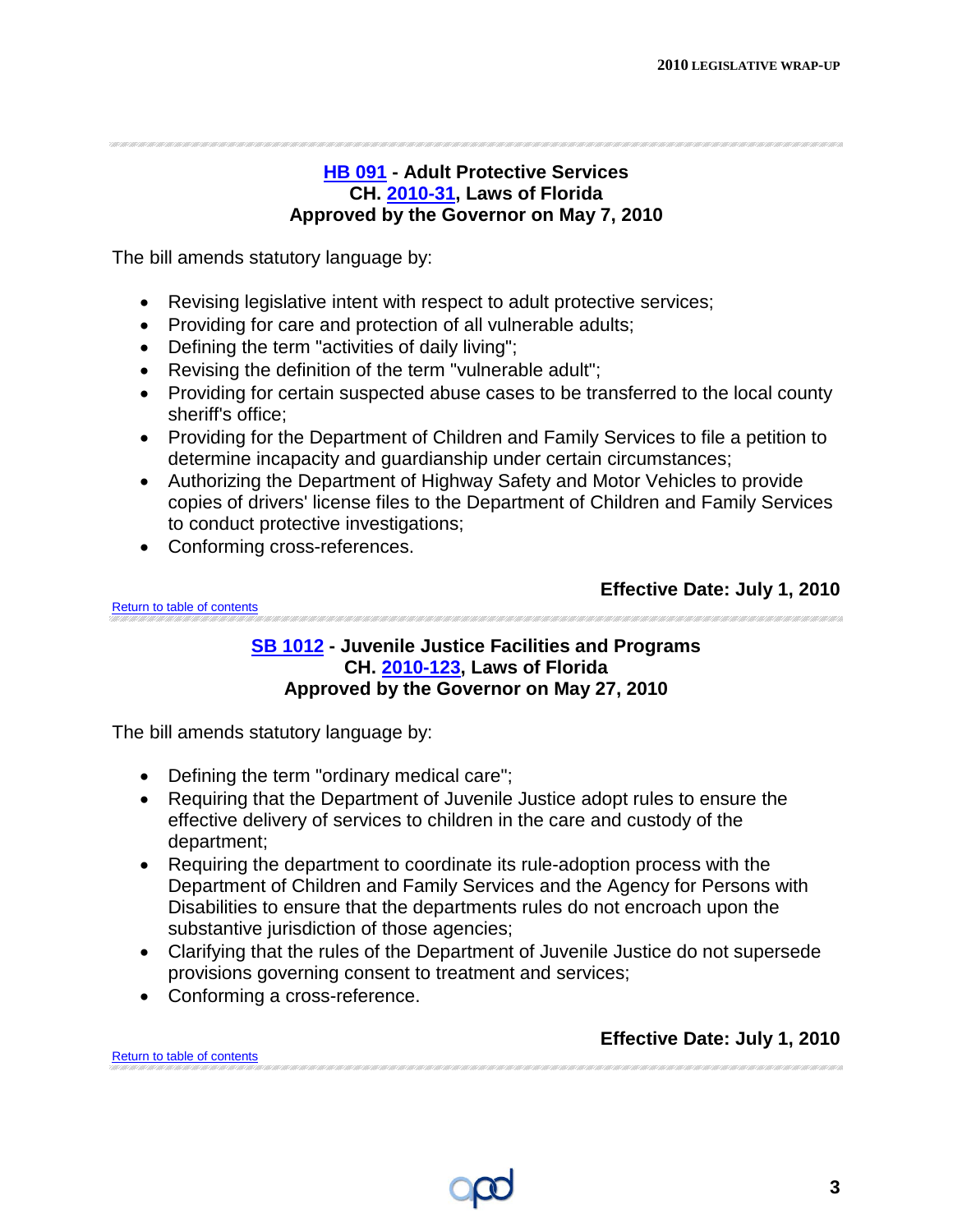<span id="page-5-0"></span>

### **[HB 1073](http://flhouse.gov/Sections/Documents/loaddoc.aspx?FileName=_h1073er.docx&DocumentType=Bill&BillNumber=1073&Session=2010) – Persons with Disabilities CH. [2010-224,](http://laws.flrules.org/2010/224) Laws of Florida Approved by the Governor on June 4, 2010**

The bill amends statutory language by:

- Revising provisions relating to licensure and standards for facilities and programs for persons with developmental disabilities;
- Revising rights for persons with developmental disabilities;
- Requiring minimum training for child care personnel to include the identification and care of children with developmental disabilities;
- Requiring that each school prepare an incident report within a specified period after each occasion of student restraint or seclusion;
- Specifying the contents of such report;
- Requiring that each school notify a student's parent or guardian if manual physical restraint or seclusion is used;
- Requiring certain reporting and monitoring;
- Requiring that each school district develop and revise policies and procedures governing the incident reports, data collection, and the monitoring and reporting of such data;
- Prohibiting school personnel from using a mechanical restraint or a manual physical restraint that restricts a student's breathing;
- Prohibiting school personnel from closing, locking, or physically blocking a student in a room that is unlit and does not meet the rules of the State Fire Marshal for seclusion time-out rooms;
- Requiring regional autism centers to provide certain support for serving children with developmental disabilities;
- Requiring the Commissioner of Education to develop recommendations to incorporate instruction relating to developmental disabilities into continuing education or inservice training requirements for instructional personnel;
- Requiring the Department of Education to incorporate the course curricula into existing requirements for such education or training;
- Authorizing the State Board of Education to adopt rules.

### **Effective Date: July 1, 2010**

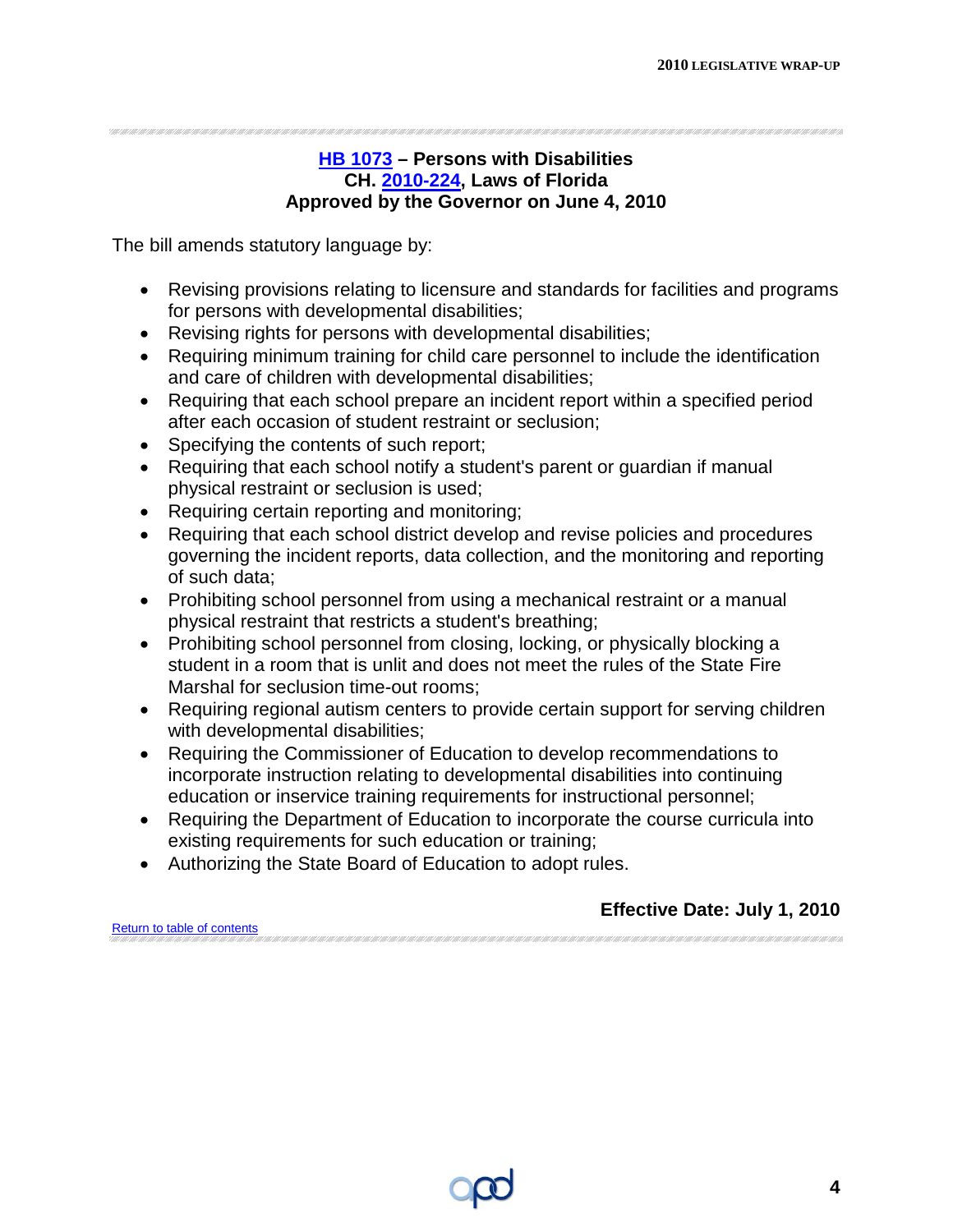<span id="page-6-0"></span>

### **[SB 1166](http://flsenate.gov/data/session/2010/Senate/bills/billtext/pdf/s1166er.pdf) - Community Residential Homes CH. [2010-193,](http://laws.flrules.org/2010/193) Laws of Florida Approved by the Governor on June 3, 2010**

The bill amends statutory language by:

- Prohibiting certain rules adopted by the Agency for Persons with Disabilities from restricting the number of facilities designated as community residential homes located within a planned residential community;
- Authorizing the agency to issue a license as a comprehensive transitional education program to serve children who have severe behavioral conditions;
- Defining the term "planned residential community";
- Providing that a planned residential community may not be located within a certain distance from another planned residential community;
- Providing that community residential homes located within a planned residential community may be contiguous to one another.

<span id="page-6-1"></span>[Return to table of contents](#page-1-1)

### **Effective Date: July 1, 2010**

**[SB 1484](http://flsenate.gov/data/session/2010/Senate/bills/billtext/pdf/s1484er.pdf) - Medicaid CH. [2010-144,](http://laws.flrules.org/2010/144) Laws of Florida Approved by the Governor on May 28, 2010**

- Requiring that the Agency for Health Care Administration request an extension of a specified federal waiver;
- Requiring the agency to report each month to the Legislature;
- Requiring that certain changes of terms and conditions relating to the low-income pool be approved by the Legislative Budget Commission;
- Requiring that the agency develop a methodology for intergovernmental transfers in any expansion of prepaid managed care in the Medicaid program;
- Requiring that the secretary appoint a technical advisory panel;
- Requiring a report to the Governor and Legislature;
- Providing a short title;
- Providing legislative findings;
- Directing the Medicaid and Public Assistance Fraud Strike Force within the Department of Financial Services to coordinate efforts to eliminate Medicaid and public assistance fraud;
- Providing for membership;
- Providing for meetings;
- Specifying duties;
- Requiring an annual report to the Legislature and Governor;

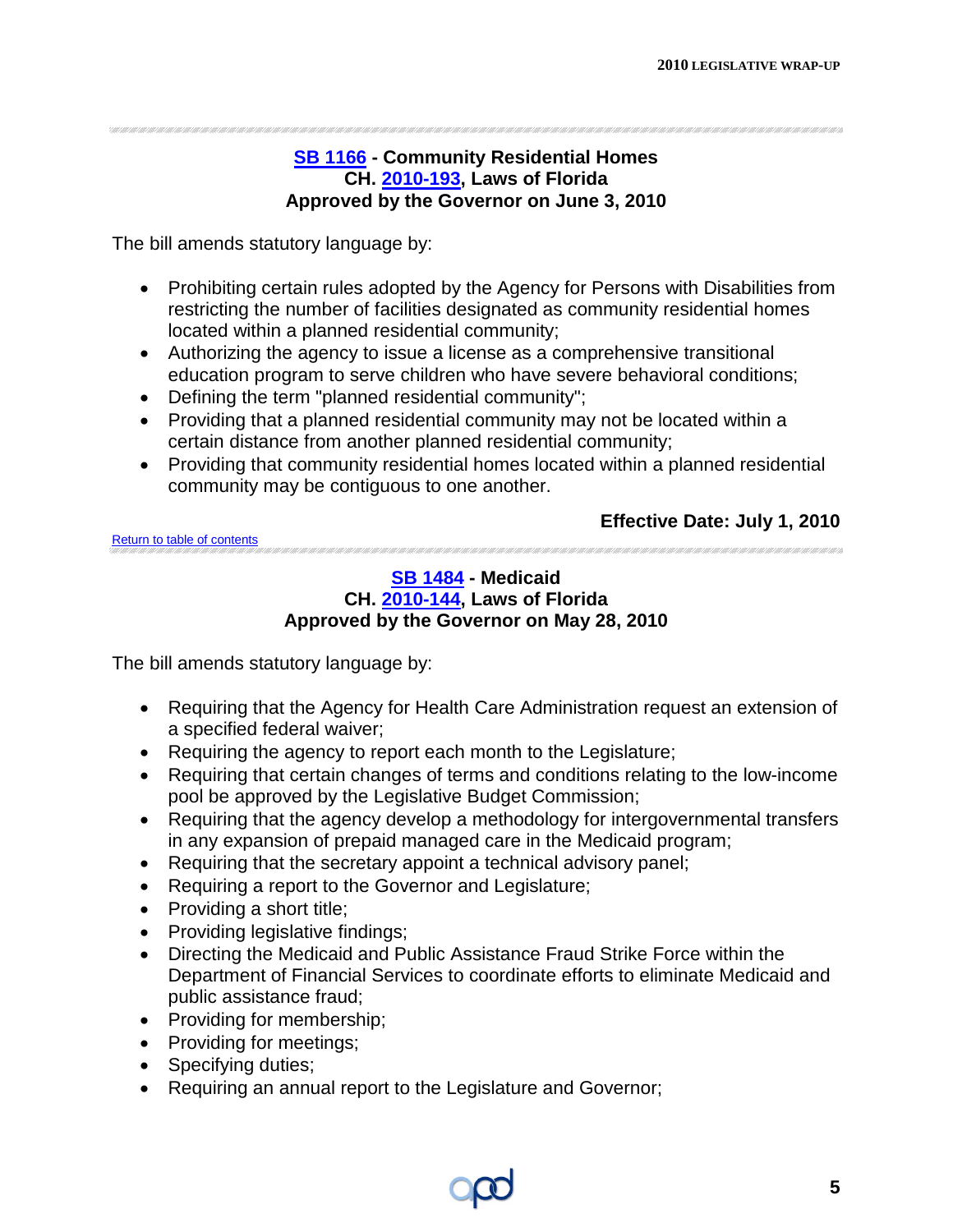- Directing the Chief Financial Officer to prepare model interagency agreements that address Medicaid and public assistance fraud;
- Specifying which agencies may be a party to such agreements;
- Conforming provisions to changes made by the act;
- Requiring the Divisions of Insurance Fraud and Public Assistance Fraud in the Department of Financial Services to be collocated with the Medicaid Fraud Control Unit if possible;
- Requiring positions dedicated to Medicaid managed care fraud to be collocated with the Division of Insurance Fraud:
- Establishing the Division of Public Assistance Fraud within the Department of Financial Services;
- Conforming provisions to changes made by the act;
- Transferring, renumbering, and amending s. 943.401, F.S.;
- Directing the Department of Financial Services rather than the Department of Law Enforcement to investigate public assistance fraud;
- Creating s. 409.91212, F.S.;
- Requiring that each managed care plan adopt an anti-fraud plan;
- Specifying requirements for the plan;
- Requiring that a managed care plan providing Medicaid services to establish and maintain a fraud investigative unit or contract for such services;
- Providing requirements for reports to the Office of Medicaid Program Integrity;
- Authorizing the agency to impose fines against a managed care plan that fails to submit an anti-fraud plan or make certain reports;
- Authorizing the agency to adopt rules;
- Directing the Auditor General and the Office of Program Policy Analysis and Government Accountability to review the Medicaid fraud and abuse processes in the Agency for Health Care Administration;
- Requiring a report to the Legislature and Governor by a certain date;
- Establishing the Medicaid claims adjudication project in the Agency for Health Care Administration to decrease the incidence of inaccurate payments and to improve the efficiency of the Medicaid claims processing system;
- Authorizing the Agency for Health Care Administration to contract with an entity that provides comprehensive behavioral health care services to certain Medicaid recipients who are not enrolled in a Medicaid managed care plan or a Medicaid provider service network under certain circumstances;
- Revising certain provisions governing the Medicaid managed care pilot program to conform to the extension of the federal waiver;
- Authorizing an administrative fee to be paid to the specialty plan for the coordination of services;
- Transferring activities relating to public assistance fraud from the Department of Law Enforcement to the Division of Public Assistance Fraud in the Department of Financial Services by a type two transfer.

**Effective Date: Upon Becoming Law**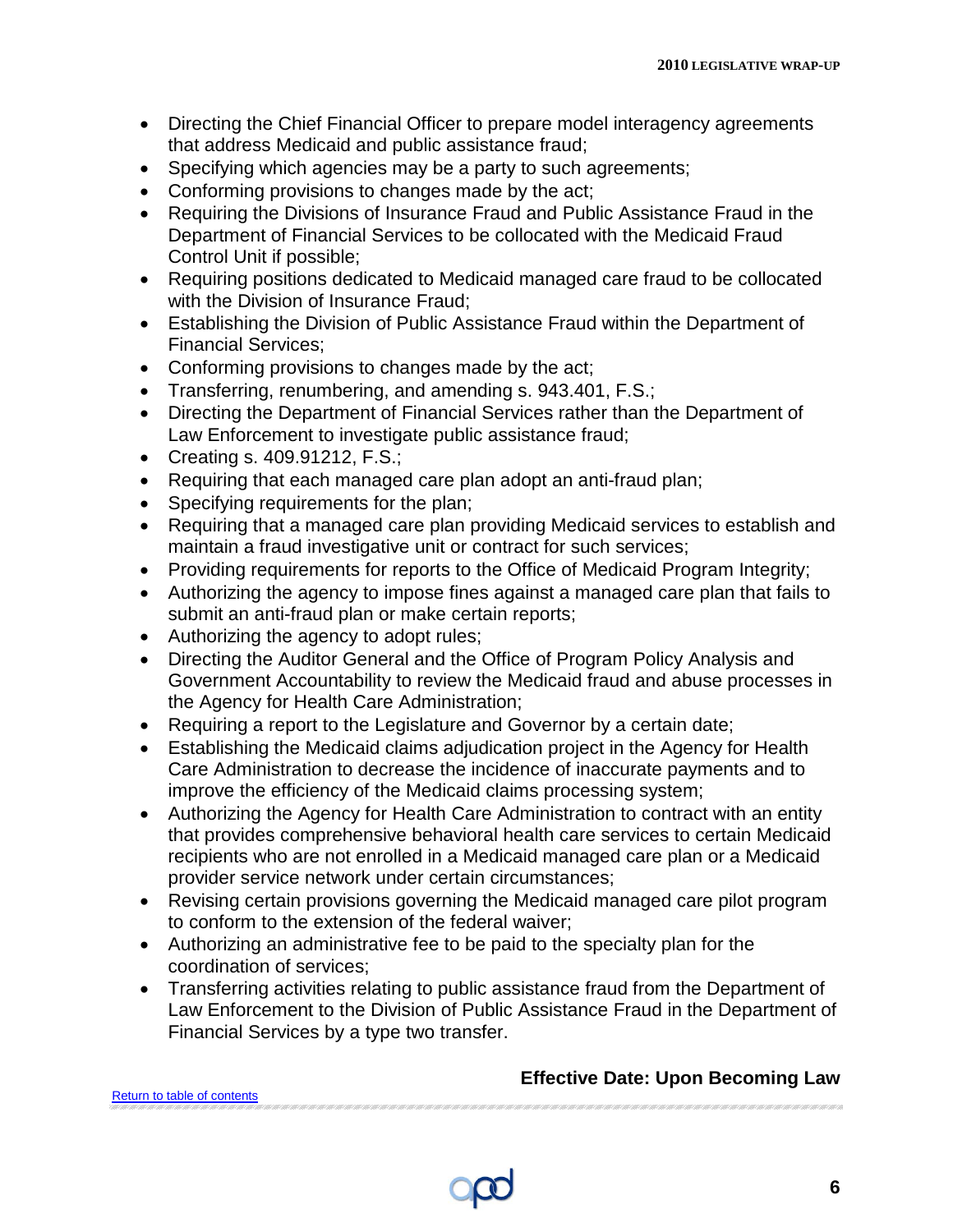<span id="page-8-0"></span>

### **[HB 1505](http://flhouse.gov/Sections/Documents/loaddoc.aspx?FileName=_h1505er.docx&DocumentType=Bill&BillNumber=1505&Session=2010) - John M. McKay Scholarships for Students with Disabilities CH. [2010-227,](http://laws.flrules.org/2010/227) Laws of Florida Approved by the Governor on June 4, 2010**

The bill amends statutory language by:

- Revising provisions relating to the John M. McKay Scholarships for Students with Disabilities Program;
- Authorizing students who receive certain services under the Voluntary Prekindergarten Education Program to receive a John M. McKay Scholarship;
- Authorizing the Commissioner of Education to deny, suspend, or revoke a private school's participation in the scholarship program if the owner or operator of such school has operated an educational institution in this state or another in a manner contrary to the health, safety, or welfare of the public;
- Providing factors for the commissioner to consider in making a determination; Providing a definition for the term "owner or operator";
- Conforming cross-references;
- Providing definitions for the terms "disability" and "specialized instructional services provider" for purposes of the Voluntary Prekindergarten Education Program;
- Providing that a parent may enroll his or her child in a specialized instructional services program for children who have disabilities if the child is eligible for the Voluntary Prekindergarten Education Program;
- Creating s. 1002.66, F.S.;
- Establishing specialized instructional services for children with disabilities; Providing eligibility criteria for such services;
- Requiring that such services be delivered in accordance with certain standards; Requiring that the Department of Education approve specialized instructional service providers;
- Authorizing the expenditure of funds for specialized instructional services;
- Revising provisions for the funding of a child receiving specialized instructional services to conform to changes made by the act;
- Requiring that the Department of Education adopt procedures for approving specialized instructional services providers;
- Requiring that the Agency for Workforce Innovation adopt procedures for enrolling children in and determining the eligibility of children for the Voluntary Prekindergarten Education Program and paying specialized instructional services providers.

|                             | <b>LUCCUVC DAIG. JULY 1, ZUTU</b> |  |
|-----------------------------|-----------------------------------|--|
| Return to table of contents |                                   |  |



**Effective Date: July 1, 2010**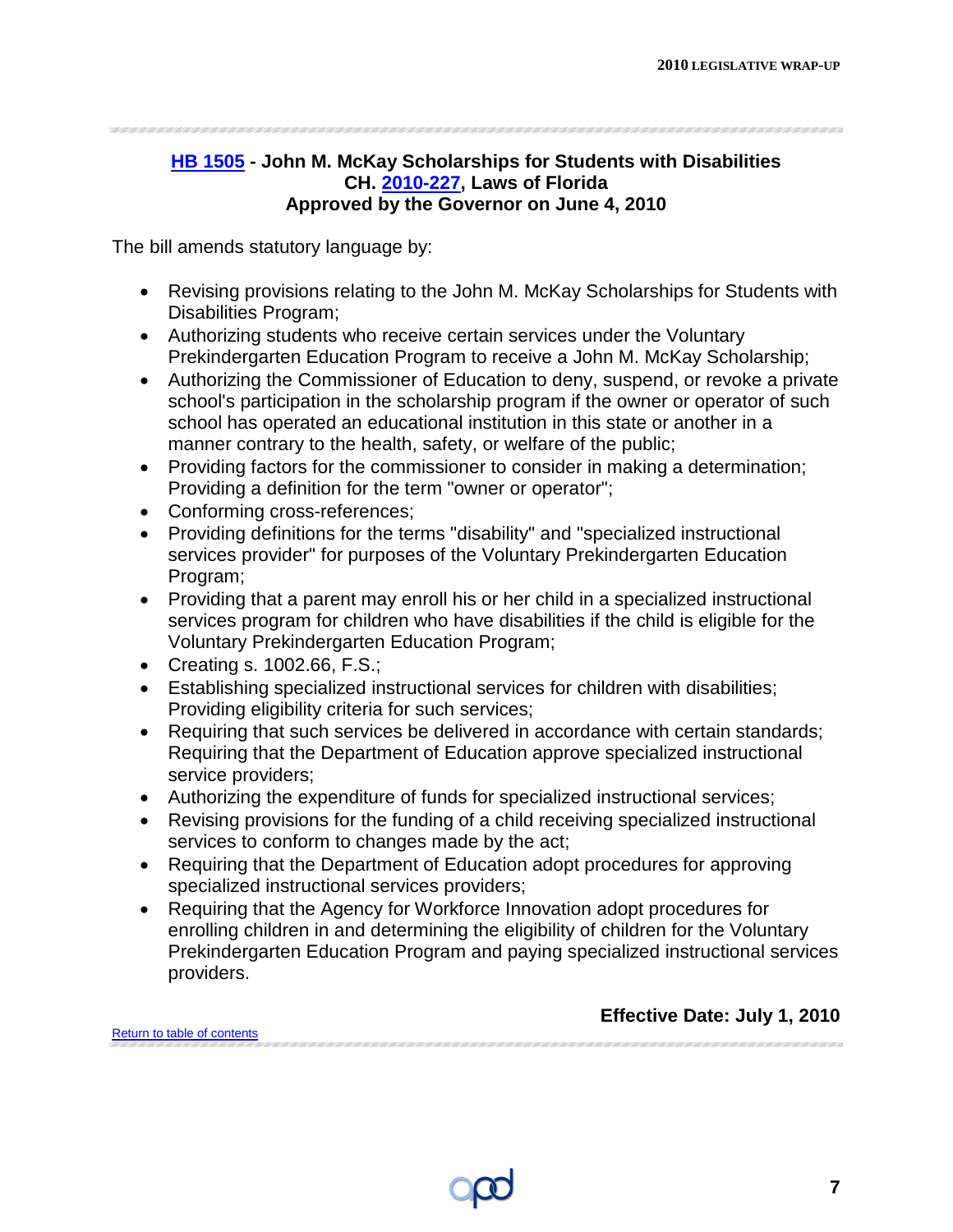### **[SB 2826](http://flsenate.gov/data/session/2010/Senate/bills/billtext/pdf/s2826.pdf) - Florida Behavior Analysis Week / 30th Anniversary No Law of Florida Number Adopted on April 29, 2010**

<span id="page-9-0"></span>Commends the Florida Association for Behavior Analysis on its 30th Anniversary and recognizes the week of September 6-10, 2010, as "Florida Behavior Analysis Week" in Florida.

<span id="page-9-1"></span>[Return to table of contents](#page-1-1)

### **[HB 5301](http://flhouse.gov/Sections/Documents/loaddoc.aspx?FileName=_h5301er.docx&DocumentType=Bill&BillNumber=5301&Session=2010) - Medicaid Services CH. [2010-156,](http://laws.flrules.org/2010/156) Laws of Florida Approved by the Governor on May 28, 2010**

- Conforming a cross-reference to changes made by the act;
- Revising requirements for nursing home lease bond alternative fees;
- Providing for flexibility in how to meet the minimum staffing requirements for nursing home facilities;
- Revising the expiration date of provisions authorizing the federal waiver for certain persons age 65 and over or who have a disability;
- Revising the expiration date of provisions authorizing a specified medically needy program;
- Authorizing the Agency for Health Care Administration to develop and implement a program to reduce hospital readmissions for a certain population in certain areas of the state;
- Authorizing the agency to enroll entities as Medicare crossover-only providers for payment and claims processing purposes only;
- Specifying requirements for Medicare crossover-only agreements;
- Providing penalties for providers that fail to report suspension or disenrollment from Medicare within a specified time;
- Revising the purpose of the use of the nursing home facility quality assessment and federal matching funds;
- Revising the purpose of the use of the privately operated intermediate care facilities for the developmentally disabled quality assessment and federal matching funds;
- Continuing the audited data specified for use in calculating disproportionate share;
- Revising the formula used to pay disproportionate share dollars to provider service network hospitals;
- Continuing the prohibition against distributing moneys under the perinatal intensive care centers disproportionate share program;

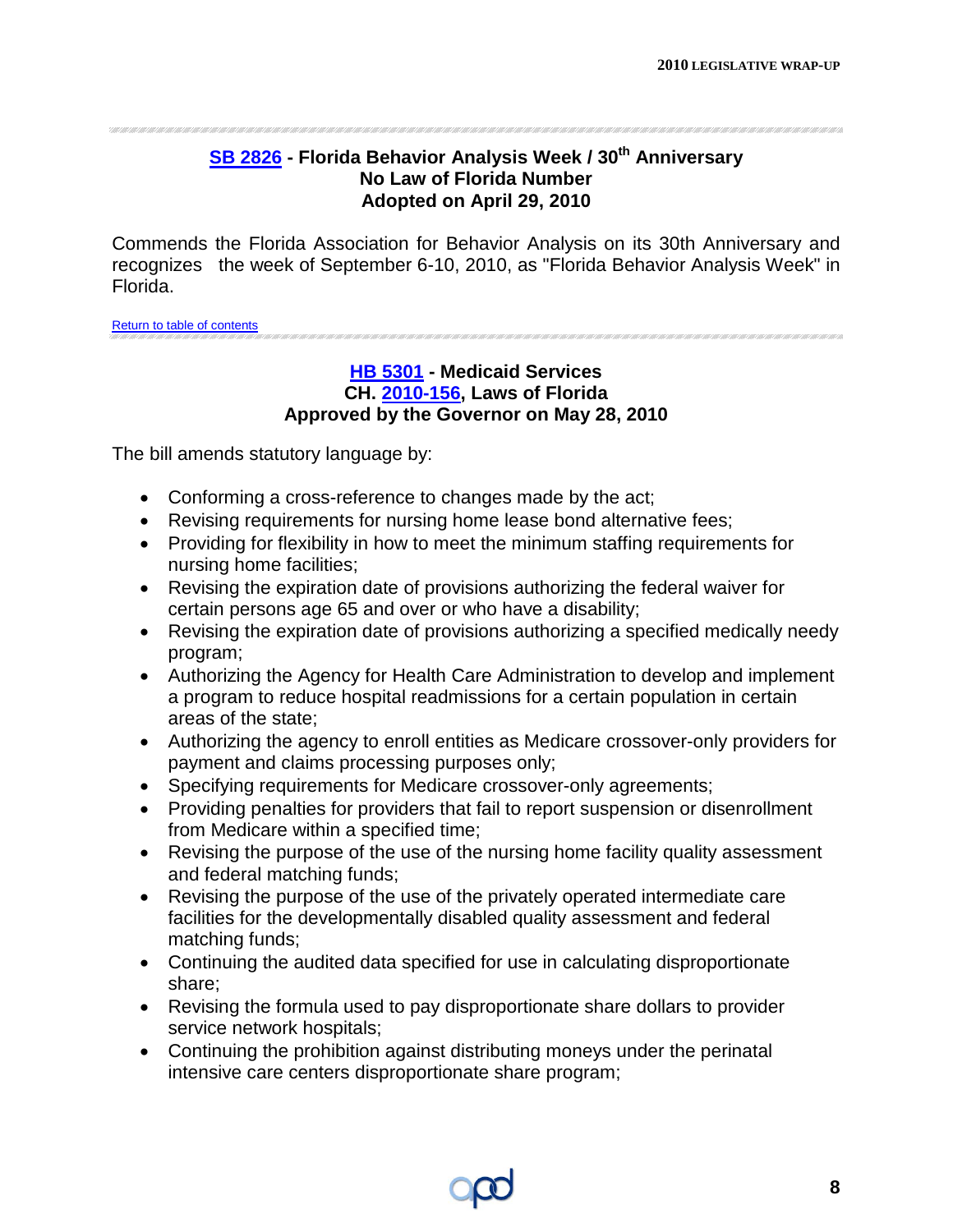- Continuing authorization for the distribution of moneys to teaching hospitals under the disproportionate share program;
- Continuing the prohibition against distributing moneys under the primary care disproportionate share program;
- Authorizing the agency to contract with an organization to provide certain benefits under a federal program in Polk, Highlands, Hardee, and Hillsborough Counties;
- Providing an exemption from ch. 641, F.S., for the organization;
- Authorizing, subject to appropriation, enrollment slots for the Program of Allinclusive Care for the Elderly in Polk, Highlands, and Hardee Counties;
- Authorizing the agency, subject to appropriation and federal approval of an expansion application, to contract with an Organized Health Care Delivery System in Miami-Dade County to provide certain benefits under a federal program;
- Providing an exemption from ch. 641, F.S., for the Organized Health Care Delivery System;
- Authorizing, subject to appropriation, enrollment slots for the Program of Allinclusive Care for the Elderly in Southwest Miami-Dade County.

#### [Return to table of contents](#page-1-1)

### **Effective Date: July 1, 2010**

<span id="page-10-0"></span>

### **[HB 5303](http://flhouse.gov/Sections/Documents/loaddoc.aspx?FileName=_h5303er.docx&DocumentType=Bill&BillNumber=5303&Session=2010) –Agency for Persons with Disabilities CH. [2010-157,](http://laws.flrules.org/2010/157) Laws of Florida Approved by the Governor on May 28, 2010**

- Specifying assessment instruments to be used for the delivery of home and community-based Medicaid waiver program services;
- Revising provisions relating to assignment of clients to waiver tiers;
- Providing for tier one, tier two, tier three, and tier four annual expenditure caps;
- Creating s. 393.0662, F.S.;
- Establishing the iBudget program for the delivery of home and community-based services;
- Providing for amendment of current contracts to implement the iBudget system;
- Providing for the phasing in of the program;
- Requiring clients to use certain resources before using funds from their iBudget; requiring the agency to provide training for clients and evaluate and adopt rules with respect to the iBudget system;
- Providing for hearings on Medicaid programs administered by the agency;
- Creating the Services for Children with Developmental Disabilities Task Force;
- Requiring the task force to develop recommendations and a plan for the creation of, and enrollment in, the Developmental Disabilities Savings Program;
- Providing for membership of the task force;

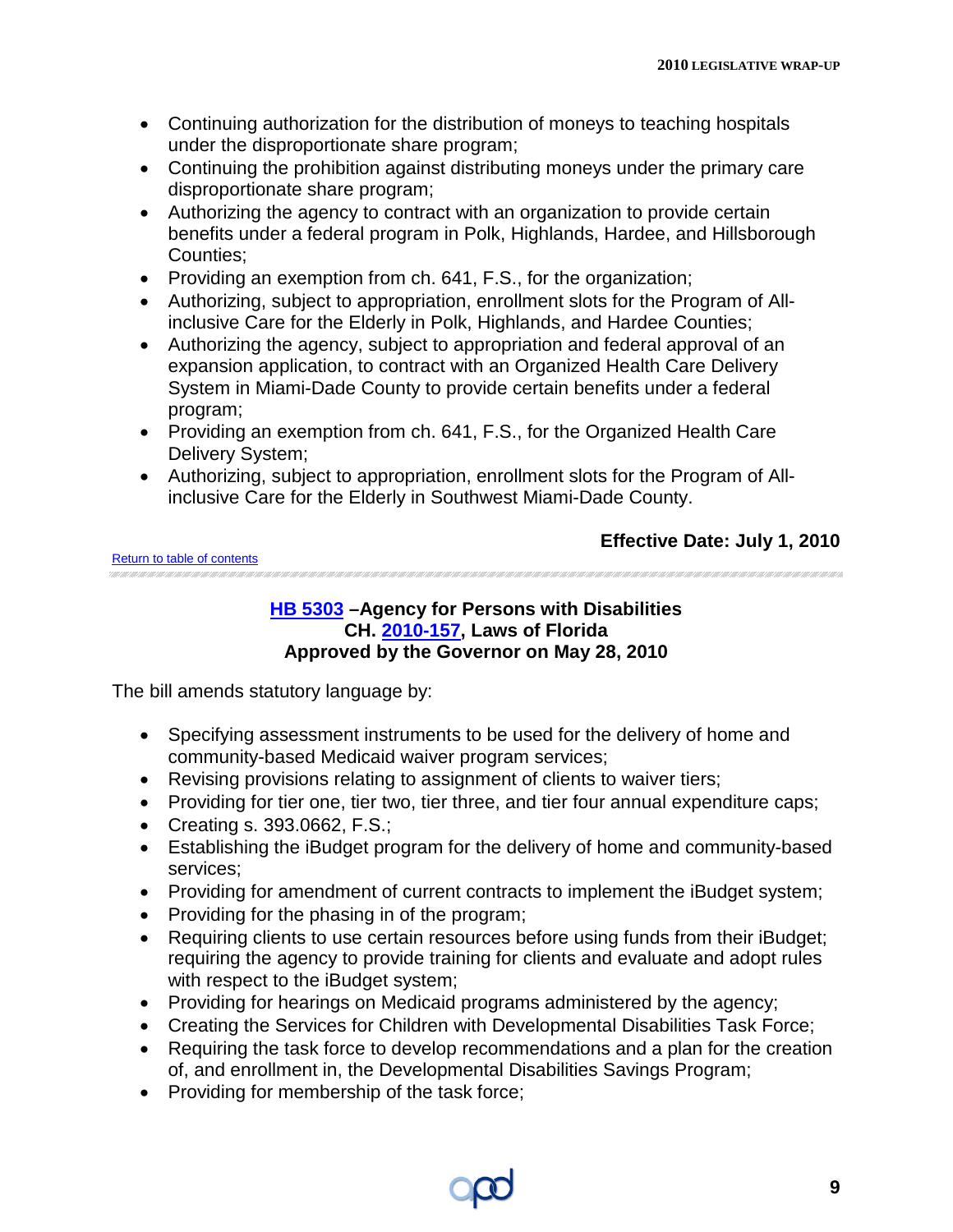- Requiring the Agency for Persons with Disabilities to provide administrative support to the task force;
- Providing for per diem and travel expenses for task force members;
- Requiring the task force to submit its plan and recommendations to the Legislature;
- Providing for abolishment of the task force.

### **Effective Date: July 1, 2010**

<span id="page-11-0"></span>[Return to table of contents](#page-1-0)

### **[HB 5305](http://flhouse.gov/Sections/Documents/loaddoc.aspx?FileName=_h5305er.docx&DocumentType=Bill&BillNumber=5305&Session=2010) - Child Welfare CH. [2010-158,](http://laws.flrules.org/2010/158) Laws of Florida Approved by the Governor on May 28, 2010**

The bill amends statutory language by:

- Defining the term "child welfare provider";
- Creating s. 402.7306, F.S.;
- Requiring the Department of Children and Family Services, the Department of Health, the Agency for Persons with Disabilities, the Agency for Health Care Administration, and community-based care lead agencies to adopt policies for the administrative monitoring of child welfare providers; authorizing private-sector entities to establish an Internet-based data warehouse and archive for the maintenance of specified records of child welfare providers;
- Providing agency and provider requirements;
- Providing for access to the data warehouse under certain conditions;
- Providing a limitation on the frequency of monitoring of child-caring and childplacing service providers;
- Prohibiting certain duplicative monitoring;
- Providing the Department of Children and Family Services with rulemaking authority with respect to payments and conditions relating to youth and young adults in the independent living transition services program;
- Repealing s. 409.1663, F.S., relating to adoption benefits for qualifying adoptive employees of state agencies;
- Revising provisions relating to funding for contracts established between the Department of Children and Family Services and community-based care lead agencies;
- Authorizing the department to outsource certain functions;
- Authorizing a community-based care lead agency to make certain expenditures;
- Deleting a reference to conform to changes made by the act;
- Authorizing the Department of Children and Family Services to provide services to certain dependent children;
- Providing exceptions while authorizing the department and the participating dependency court to develop eligibility criteria.

<span id="page-11-1"></span>[Return to table of contents](#page-1-1)

### **Effective Date: July 1, 2010**

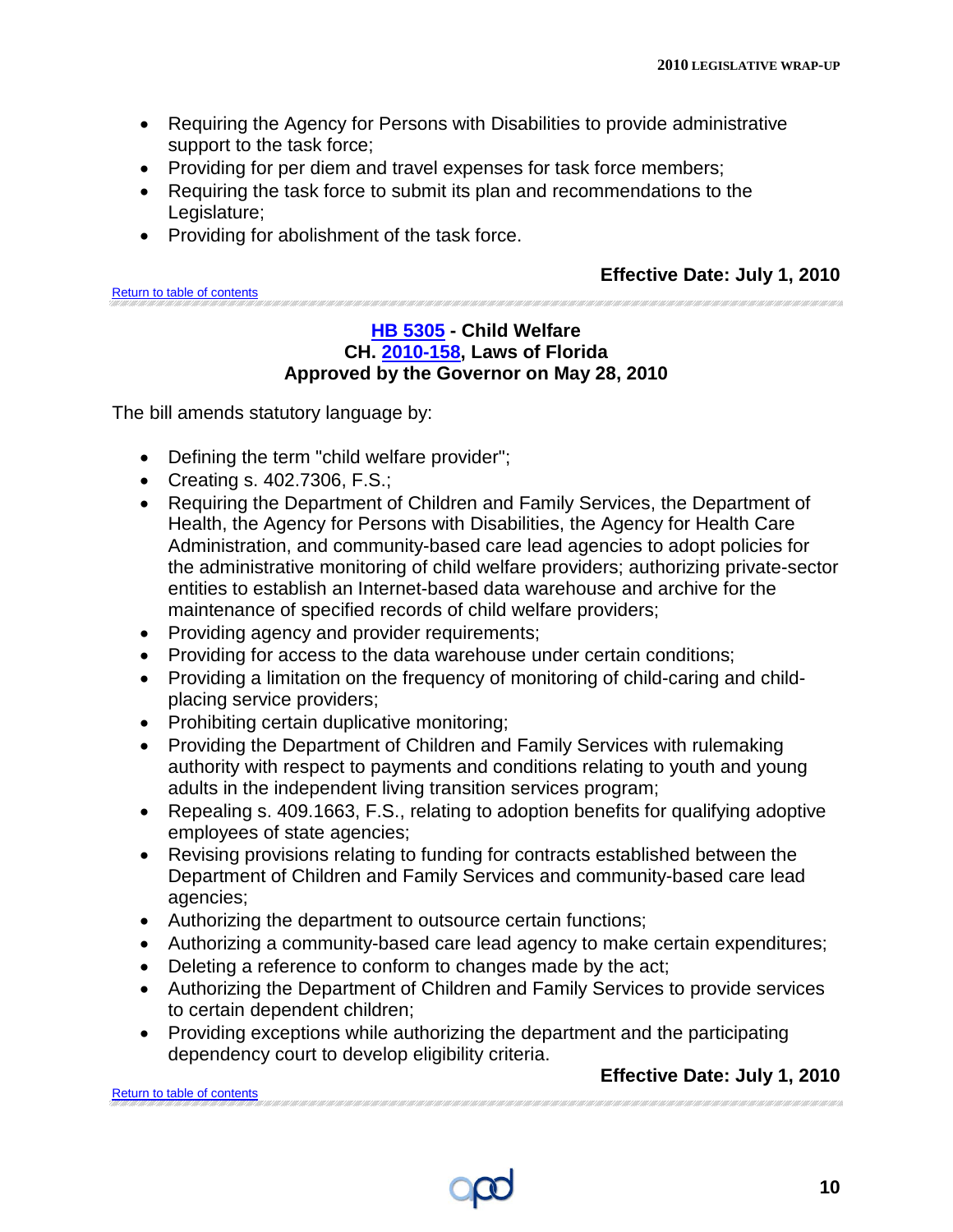### **[HB 5311](http://flhouse.gov/Sections/Documents/loaddoc.aspx?FileName=_h5311er.docx&DocumentType=Bill&BillNumber=5311&Session=2010) - Department of Health CH. [2010-161,](http://laws.flrules.org/2010/161) Laws of Florida Approved by the Governor on May 28, 2010**

- Revising provisions for administration and use of funds in the Administrative Trust Fund and the Emergency Medical Services Trust Fund;
- Providing for such administration and use under specified provisions;
- Providing that funds collected from disposition of certain motor vehicle infractions shall be deposited into the Emergency Medical Services Trust Fund;
- Removing provisions for deposit of such funds into the Administrative Trust Fund;
- Providing for use of the funds;
- Correcting references to the Brain and Spinal Cord Injury Program Trust Fund;
- Correcting references;
- Amending s. 395.403, F.S., relating to reimbursement of trauma centers;
- Revising eligibility provisions to remove provisional trauma centers and certain hospitals;
- Providing for payments to be made from the Emergency Medical Services Trust Fund;
- Removing provisions for one-time payments from the Administrative Trust Fund;
- Providing for use of funds in the Emergency Medical Services Trust Fund for verified trauma centers;
- Removing provisions for such use of funds in the Administrative Trust Fund;
- Reenacting and amending s. 215.5602, F.S., Relating to James and Esther King Biomedical Research Program;
- Specifying that a certain amount of the revenue deposited into the Health Care Trust Fund be reserved for tobacco-related and cancer-related research;
- Providing for specified amounts of revenue to be appropriated to the James and Esther King Biomedical Research Program, the William G. "Bill" Bankhead, Jr., and David Coley Cancer Research Program, and the H. Lee Moffitt Cancer Center and Research Institute;
- Deleting obsolete language;
- Reenacting and amending s. 381.922, F.S., relating to William G. "Bill" Bankhead, Jr., and David Coley Cancer Research Program;
- Providing that the program give emphasis to certain goals;
- Specifying sources of funding for the program;
- Providing for a portion of the funds to be made available to the Florida Center for Universal Research to Eradicate Disease;
- Deleting obsolete language;
- Removing a provision authorizing division directors in the Department of Health to appoint certain committees;
- Prohibiting the department from establishing new programs or modifying current programs without legislative approval;

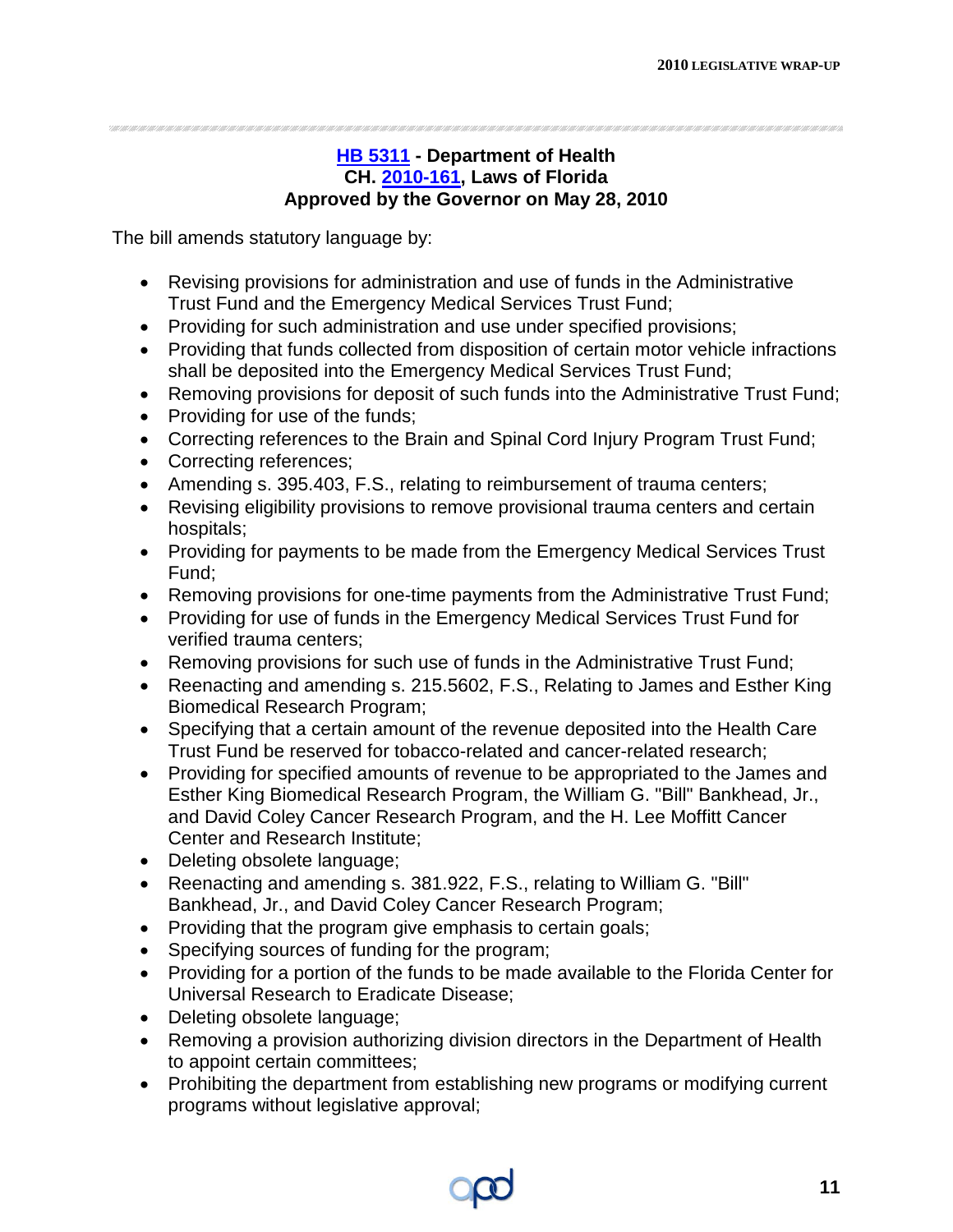- Requiring the department to notify the Governor and the Legislature before applying for continuation of or new federal or private grants over a specified amount;
- Providing for content of the notification;
- Requiring the department to manage emergency preparedness and disaster response functions;
- Revising the definition of the term "group care facility";
- Revising rulemaking authority;
- Revising the definition of the term "food service establishment";
- authorizing the department to advise and consult with other agencies concerning the provision of food services;
- Revising entities that are exempt from rules developed for manager certification;
- Repealing ss. 411.23, 411.231, and 411.232, F.S., relating to the Children's Early Investment Program;
- Conforming provisions to changes made by the act; amending s. 499.003, F.S.; Defining the term "medical convenience kit" for purposes of the Florida Drug and Cosmetic Act;
- Correcting cross-references;
- Providing exceptions from requirements for a device manufacturer permit;
- Exempting wholesale distribution of prescription drugs within a medical convenience kit from requirements for the wholesaler to provide a pedigree paper if certain conditions are met;
- Providing that the exemption does not apply to a kit containing certain controlled substances;
- Revising exclusions to the definition of the terms "public lodging establishment" and "public food service establishment" to provide for certain facilities certified or licensed by the Agency for Health Care Administration or the Department of Children and Family Services;
- Requiring the department to develop a plan to provide tuberculosis services; Requiring the department to submit the plan to the Governor and Legislature by a specified date;
- Providing plan elements;
- Transferring and reassigning certain functions and responsibilities, including records, personnel, property, and unexpended balances of appropriations and other resources, from the Department of Health to the Department of Business and Professional Regulation by a type two transfer;
- Providing for the continued validity of pending judicial or administrative actions to which the Department of Health is a party;
- Providing for the continued validity of lawful orders issued by the Department of Health;
- Transferring rules created by the Department of Health to the Department of Business and Professional Regulation;
- Providing for the continued validity of permits and certifications issued by the Department of Health;

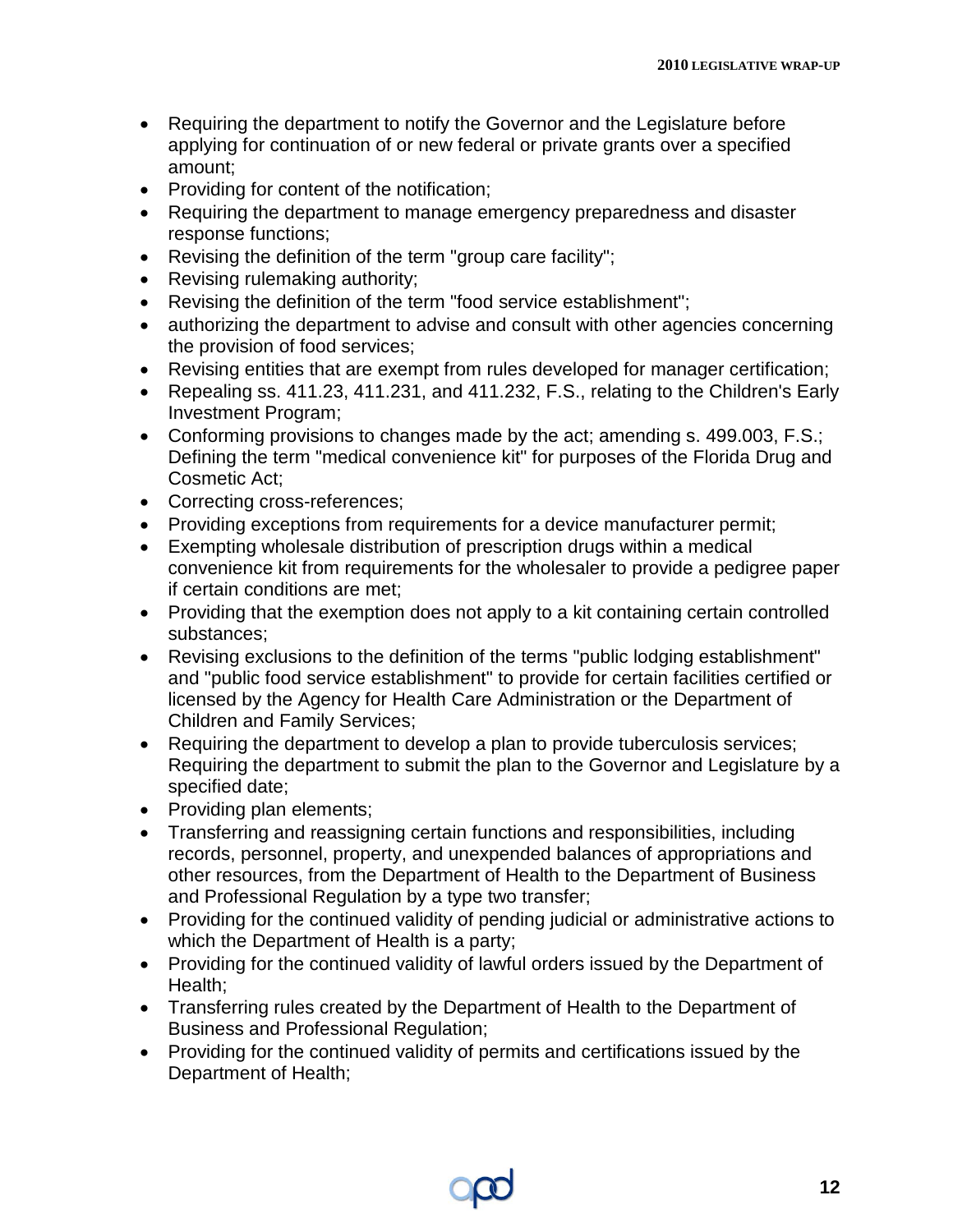- Amending s. 381.0403, F.S., deleting provisions relating to the program for graduate medical education innovations and the graduate medical education committee and report;
- Conforming a cross-reference;
- Revising provisions for physician workforce assessment and development; Providing definitions;
- Creating the Physician Workforce Advisory Council;
- Providing for membership and organization;
- Providing duties of the council;
- Revising provisions for analysis by the department of physician surveys under specified provisions;
- Revising provisions for issuance by the Board of Medicine of a temporary certificate to practice medicine in certain areas;
- Creating s. 459.0076, F.S.;
- Providing for issuance by the Board of Osteopathic Medicine of a temporary certificate to practice osteopathic medicine in certain areas;
- Directing the department to conduct an evaluation and justification review of its divisions;
- Providing review requirements;
- Requiring the department to submit a report to the Governor, the Legislature, and the State Surgeon General by a specified date;
- Directing the Department of Health to accept funds from counties, municipalities, and certain other entities for the purchase of certain products made available under a contract with the United States Department of Health and Human Services for the manufacture and delivery of such products in response to a public health emergency;
- Authorizing the department to submit a budget amendment requesting additional budget authority for the Florida Center for Nursing to make certain expenditures; Correcting cross-references.

### **Effective Date: July 1, 2010, except as otherwise provided**

<span id="page-14-0"></span>[Return to table of contents](#page-1-1)

### **[HB 7037](http://flhouse.gov/Sections/Documents/loaddoc.aspx?FileName=_h7037er.docx&DocumentType=Bill&BillNumber=7037&Session=2010) - Education CH. [2010-70,](http://laws.flrules.org/2010/70) Laws of Florida Approved by the Governor on May 11, 2010**

- Redefining and deleting terms relating to vocational rehabilitation programs;
- Replacing an obsolete term;
- Revising provisions relating to eligibility for vocational rehabilitation services;
- Providing for an individualized plan for employment;

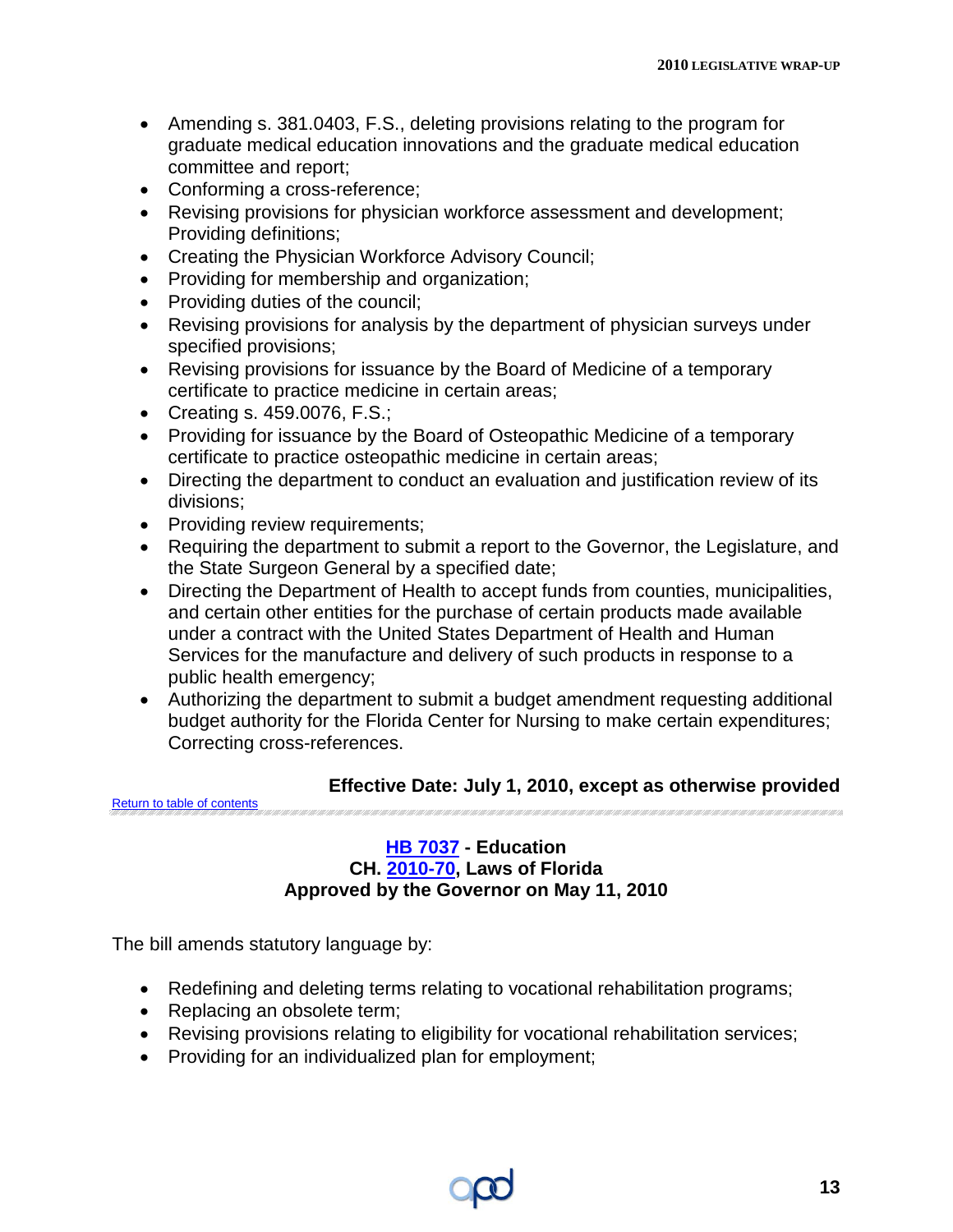- Requiring the Division of Vocational Rehabilitation in the Department of Education to conduct trial work experiences before determining that an individual is incapable of benefiting from services;
- Requiring the division to refer an individual to other services if the division determines that the individual is ineligible for vocational rehabilitation services;
- Requiring the division to serve those having the most significant disabilities first under specified circumstances;
- Conforming provisions to changes made by the act;
- Allowing confidential records to be released for audit, program evaluation, or research purposes;
- Requiring the division to administer an independent living program;
- Conforming provisions to changes made by the act;
- Repealing the division's authority to contract for specified services;
- Correcting references and conforming provisions to changes made by the act;
- Revising the division's powers to administer the independent living program;
- Authorizing the division to employ specified individuals and to contract for services in accordance with the state plan for independent living;
- Conforming provisions to changes made by the act;
- Revising the membership of the Florida Rehabilitation Council;
- Providing that Department of Education employees may serve only as nonvoting members;
- Revising provisions relating to terms of office;
- Revising council functions;
- Correcting references and replacing obsolete cross-references;
- Repealing s. 413.206, F.S., relating to a 5-year plan for the division;
- Repealing s. 413.39, F.S., relating to administration of the independent living program;
- Repealing ss. 413.70 and 413.72, F.S., relating to the limiting disabilities program;
- Repealing s. 413.73, F.S., relating to the disability assistance program;
- Repealing s. 1013.05, F.S., relating to the Office of Educational Facilities and SMART Schools Clearinghouse;
- Deleting obsolete references;
- Requiring the Office of Educational Facilities in the Department of Education to monitor district facilities work programs;
- Requiring the Office of Educational Facilities to assist school districts in building SMART schools;
- Specifying criteria for the prioritization of School Infrastructure Thrift Program awards;
- Revising the cost per student station for purposes of School Infrastructure Thrift Program awards;
- Requiring the Division of Statutory Revision of the Office of Legislative Services to prepare a reviser's bill to make conforming changes to address past legislation amending terminology relating to the Florida College System;

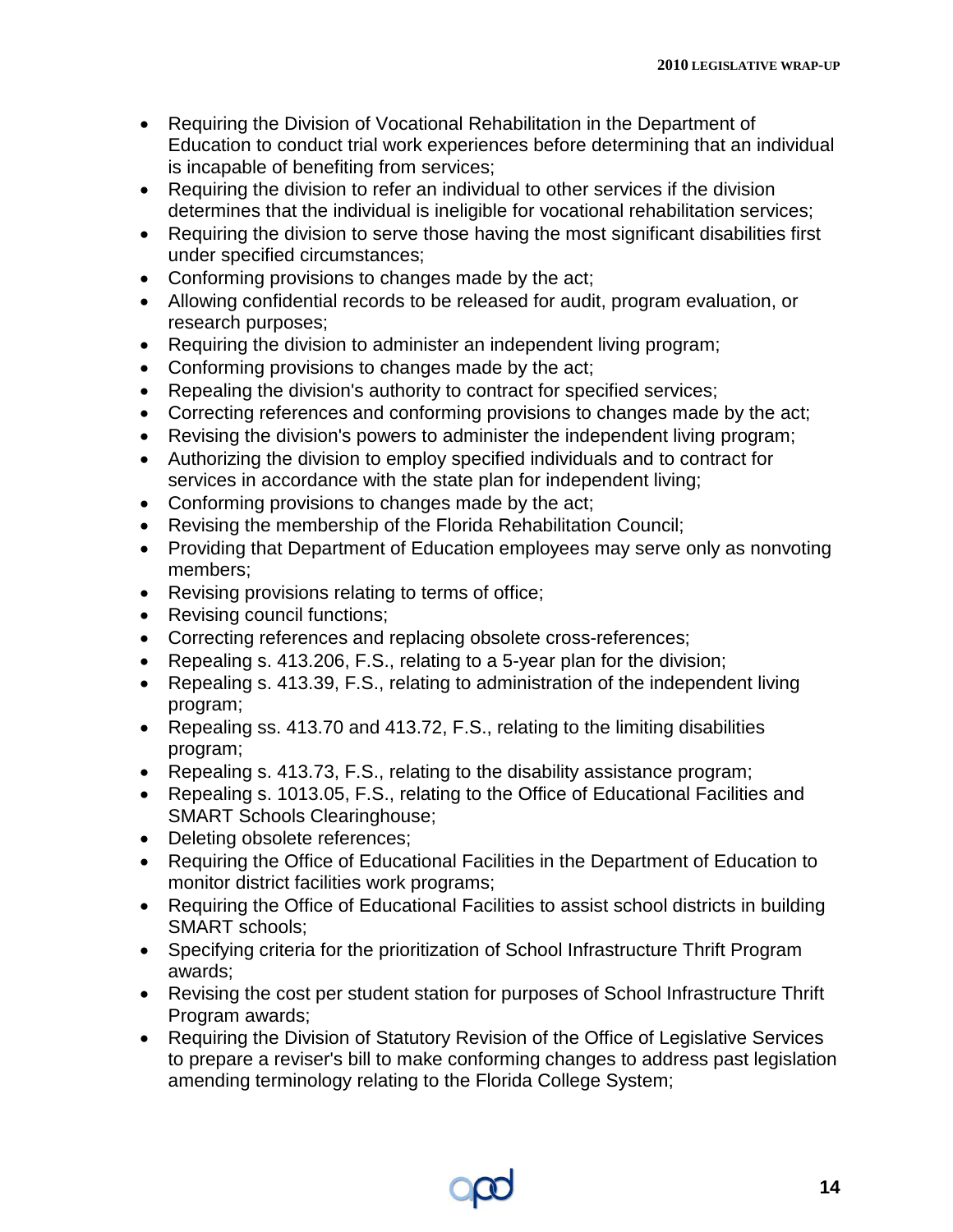- Repealing s. 1004.87, F.S., relating to Florida College System Task Force; Repealing s. 1002.335, F.S., relating to the Florida Schools of Excellence Commission;
- Conforming provisions to changes made by the act;
- Repealing s. 1003.413(5), F.S., relating to the Secondary School Improvement Award Program;
- Repealing s. 1003.62, F.S., relating to academic performance-based charter school districts;
- Repealing ss. 1003.63 and 1008.345(7), F.S., relating to the deregulated public schools pilot program;
- Repealing s. 1006.67, F.S., relating to the reporting of campus crime statistics;
- Conforming provisions to changes made by the act;
- Repealing ss. 1009.63 and 1009.631, F.S., relating to the occupational therapist or physical therapist critical shortage program;
- Repealing s. 1009.632, F.S., relating to the Critical Occupational Therapist or Physical Therapist Shortage Student Loan Forgiveness Program;
- Repealing s. 1009.633, F.S., relating to the Critical Occupational Therapist or Physical Therapist Shortage Scholarship Loan Program;
- Repealing s. 1009.634, F.S., relating to the Critical Occupational Therapist or Physical Therapist Shortage Tuition Reimbursement Program;
- Repealing s. 1009.64, F.S., relating to the Certified Education Paraprofessional Welfare Transition Program;
- Conforming provisions to changes made by the act.

### **Effective Date: July 1, 2010**

<span id="page-16-0"></span>[Return to table of contents](#page-1-1)

### **[HB 7069](http://flhouse.gov/Sections/Documents/loaddoc.aspx?FileName=_h7069er.docx&DocumentType=Bill&BillNumber=7069&Session=2010) - Screening CH. [2010-114,](http://laws.flrules.org/2010/114) Laws of Florida Approved by the Governor on May 26, 2010**

- Revising an exemption from screening requirements for volunteers who assist providers under contract with the Department of Children and Family Services;
- Revising background screening requirements for the Guardian Ad Litem Program;
- Removing reference to ch. 435, F.S., for background screening of hurricane mitigation inspectors;
- Revising an exemption from screening requirements for volunteers;
- Removing a temporary exemption from screening requirements for direct service providers awaiting completion of a background screening;
- Adding additional disqualifying offenses for the screening of direct service providers for persons with developmental disabilities;
- Revising background screening requirements for mental health personnel;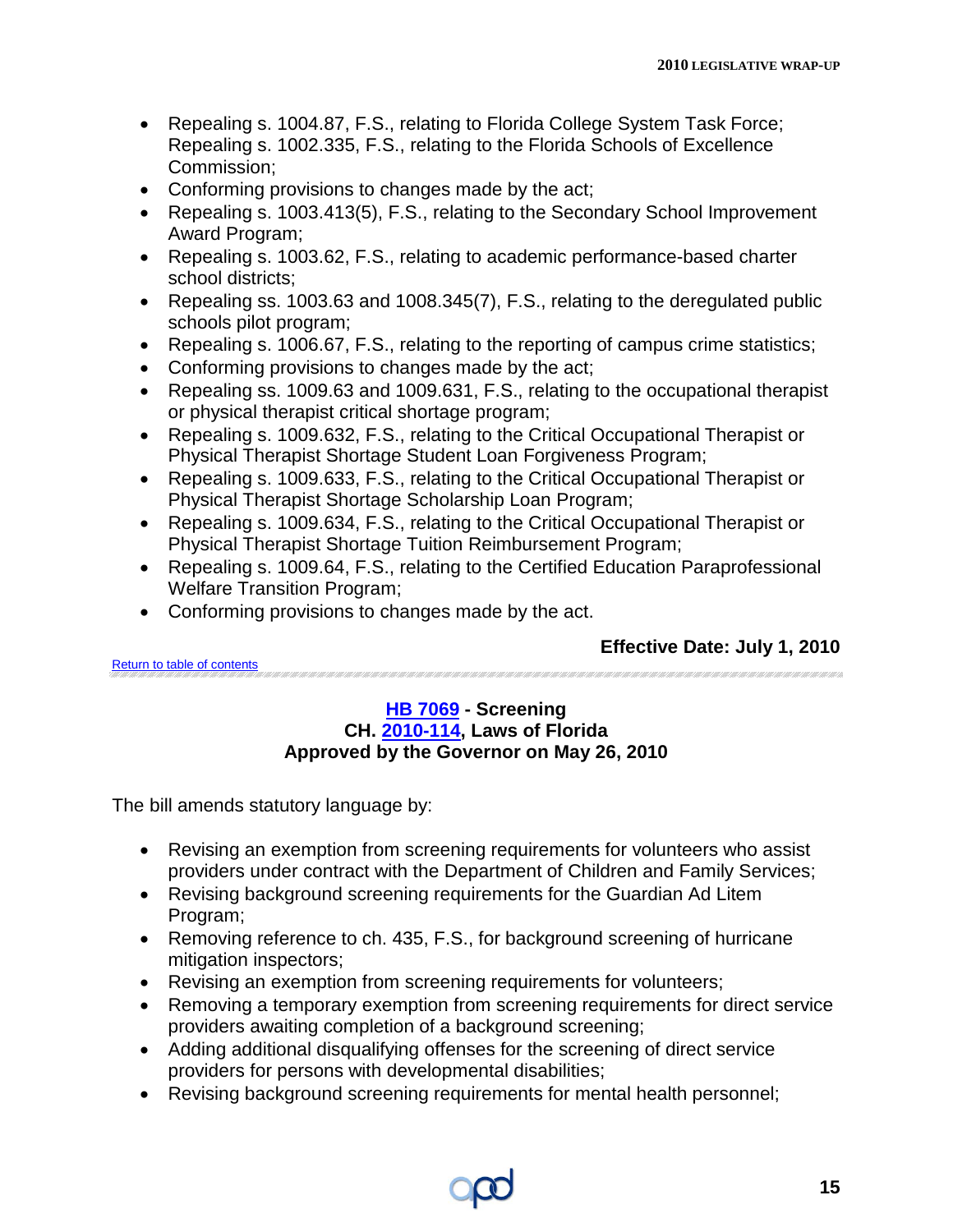- Revising background screening requirements for nursing home personnel;
- Conforming provisions to changes made by the act;
- Revising background screening requirements for home health agency personnel, nurse registry personnel, and companions and homemakers;
- Revising background screening requirements for hospice personnel;
- Revising background screening requirements for personnel at homes for special services;
- Revising background screening requirements for transitional living facility personnel;
- Creating s. 400.9065, F.S.;
- Providing background screening requirements for prescribed pediatric extended care center personnel;
- Revising minimum standards for home medical equipment providers;
- Revising background screening requirements for home medical equipment provider personnel;
- Repealing s. 400.955, F.S., relating to the procedures for screening of home medical equipment provider personnel;
- Revising background screening requirements for personnel at intermediate care Facilities for developmentally disabled persons;
- Revising background screening requirements for personnel at health care services pools;
- Revising background screening requirements for applicants and personnel at health care clinics;
- Adding a requirement for an affidavit relating to background screening to the license application process under the Agency for Health Care Administration;
- Conforming provisions to changes made by the act;
- Revising background screening requirements under the Agency for Health Care Administration;
- Requiring electronic submission of fingerprints;
- Revising exemptions from screening requirements for volunteers and students;
- Revising an exemption from screening requirements for volunteers;
- Revising background screening requirements for employees and volunteers in summer day camps and summer 24-hour camps;
- Requiring periodic drug testing for licensed foster parents; requiring payment by the foster parent;
- Revising background screening requirements for persons who render consumerdirected care;
- Revising background screening requirements for Medicaid providers;
- Requiring Medicaid providers to obtain a level 2 background screening for each provider employee in direct contact with or providing direct services to Medicaid recipients;
- Requiring school districts to make a list of eligible substitute teachers available to early learning coalitions;
- Revising administrative penalty provisions relating to assisted living facilities;

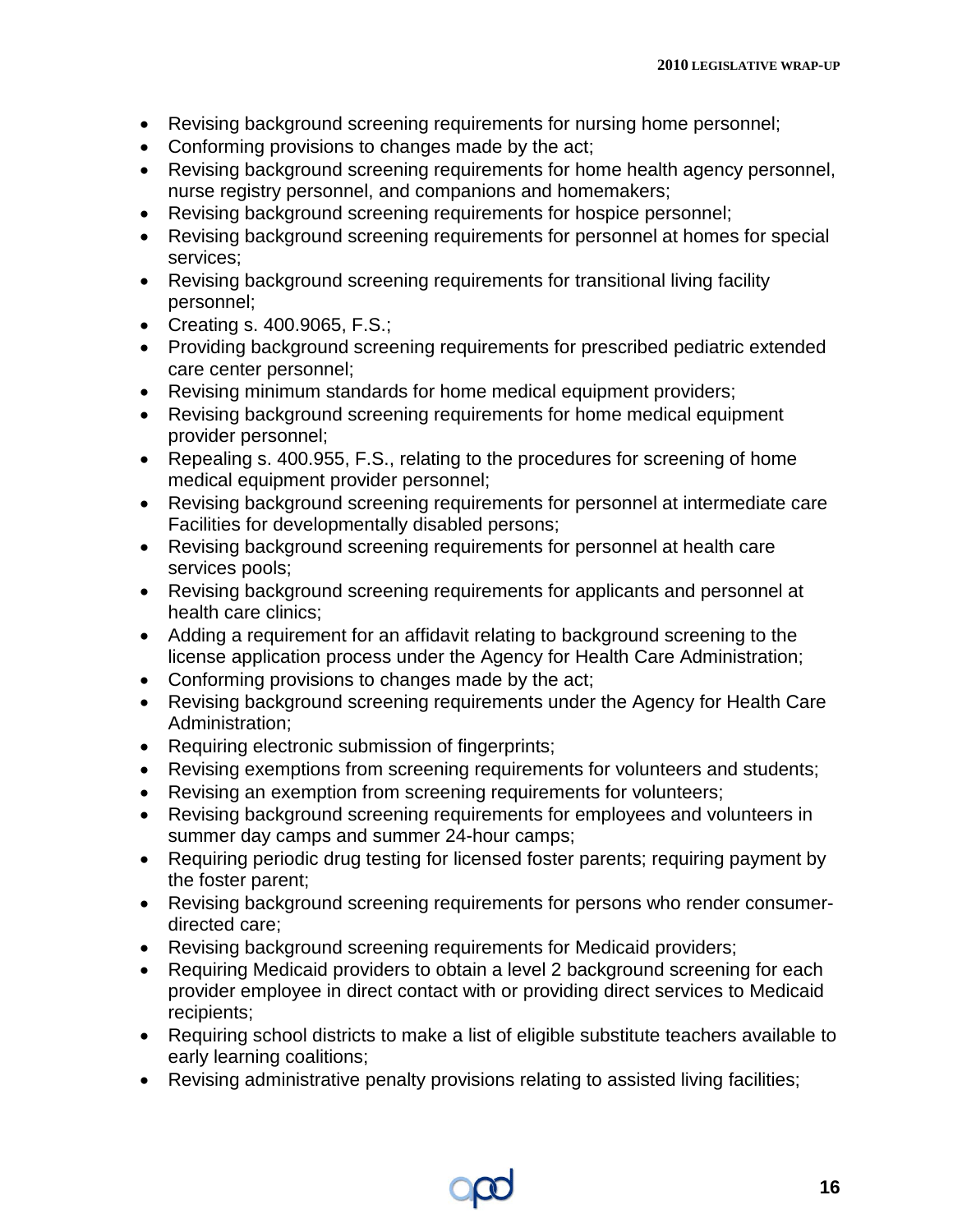- Revising background screening requirements for assisted living facility personnel;
- Revising licensure requirements for adult family-care home personnel and household members;
- Revising background screening requirements for adult family-care home personnel;
- Revising administrative penalty provisions relating to adult day care centers;
- Revising background screening requirements for adult day care center personnel;
- Creating s. 430.0402, F.S.;
- Providing background screening requirements for direct service providers under the Department of Elderly Affairs;
- Revising provisions related to the applicability of ch. 435, F.S., statutory references to the chapter, and rulemaking;
- Providing construction with respect to the doctrine of incorporation by reference;
- Revising and adding definitions;
- Revising level 1 screening standards;
- Adding disqualifying offenses;
- Revising level 2 screening standards;
- Requiring electronic submission of fingerprints after a certain date;
- Authorizing agencies to contract for electronic fingerprinting;
- Adding disqualifying offenses;
- Revising background check requirements for covered employees and employers;
- Revising provisions relating to exclusion from employment;
- Providing that an employer may not hire, select, or otherwise allow an employee contact with any vulnerable person until the screening process is completed;
- Requiring removal of an employee arrested for disqualifying offenses from roles requiring background screening until the employee's eligibility for employment is determined;
- Revising provisions relating to exemptions from disqualification;
- Revising provisions relating to the payment for processing of fingerprints and criminal history records checks;
- Conforming provisions to changes made by the act;
- Removing reference to ch. 435, F.S., for background screening of construction contractors;
- Revising provisions relating to the Criminal Justice Information Program under the Department of Law Enforcement;
- Authorizing agencies to request the retention of certain fingerprints by the department;
- Providing for rulemaking to require employers to keep the agencies informed of any change in the affiliation, employment, or contractual status of each person whose fingerprints are retained in certain circumstances;
- Providing departmental duties upon notification that a federal fingerprint retention program is in effect;

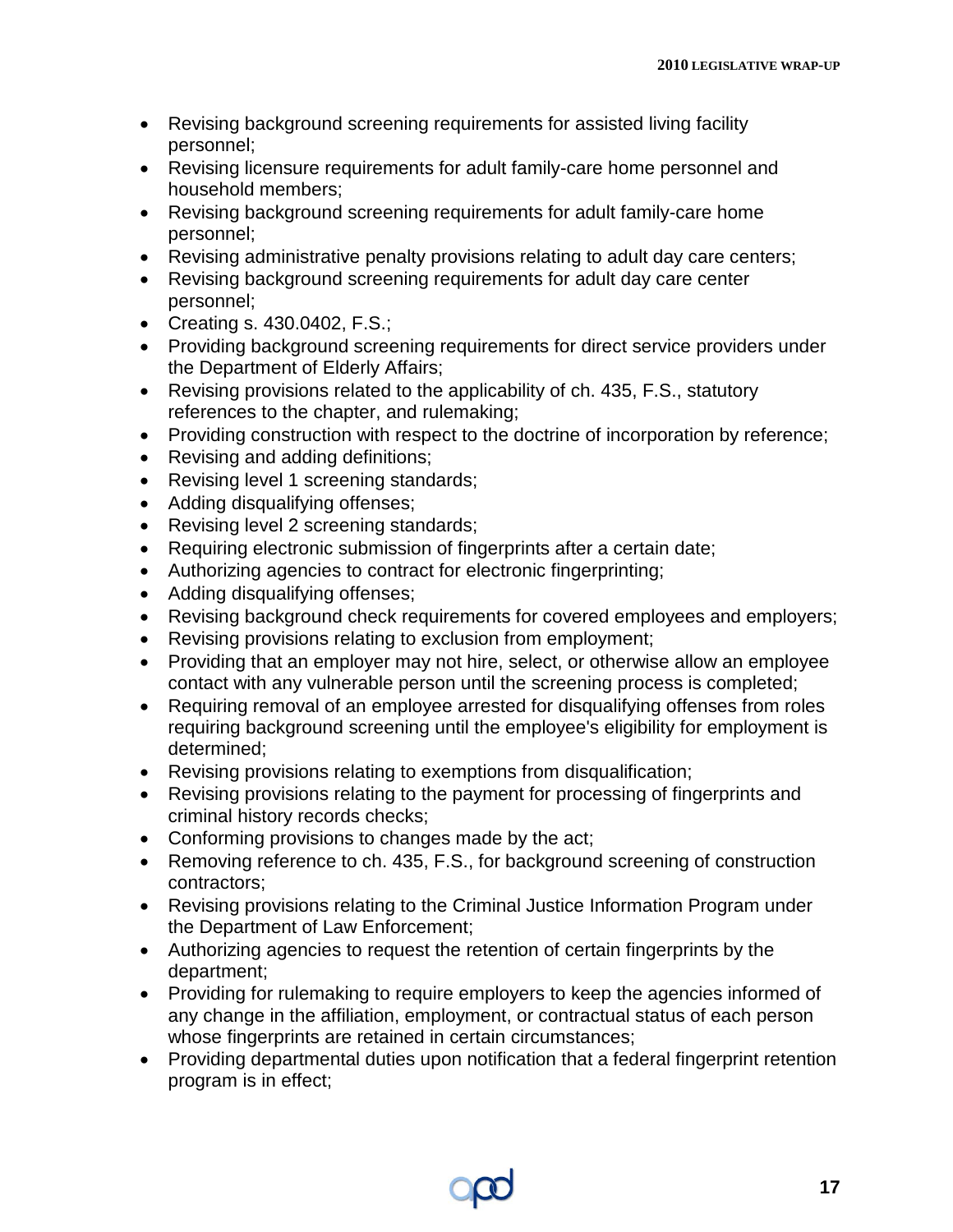- Removing obsolete references relating to the dissemination of criminal justice information;
- Revising an exemption from screening requirements for volunteers who assist with programs for children;
- Revising background screening requirements for the Department of Juvenile Justice;
- Authorizing rulemaking;
- Conforming provisions to changes made to ch. 435, F.S., by the act;
- Repealing s. 409.1758, F.S., relating to screening of summer camp personnel;
- Repealing s. 456.039(4)(d), F.S., relating to information required for licensure of designated health care professionals;
- Providing for prospective application of the act.

<span id="page-19-0"></span>[Return to table of contents](#page-1-1)

### **Effective Date: August 1, 2010**

### **[HB 9053](http://flhouse.gov/Sections/Documents/loaddoc.aspx?FileName=_h9053__.docx&DocumentType=Bill&BillNumber=9053&Session=2010) - Disability Awareness Day No Law of Florida Number This Bill is a Resolution Adopted by Publication on April 16, 2010**

Designates April 15, 2010, as "Disability Awareness Day" in State of Florida.

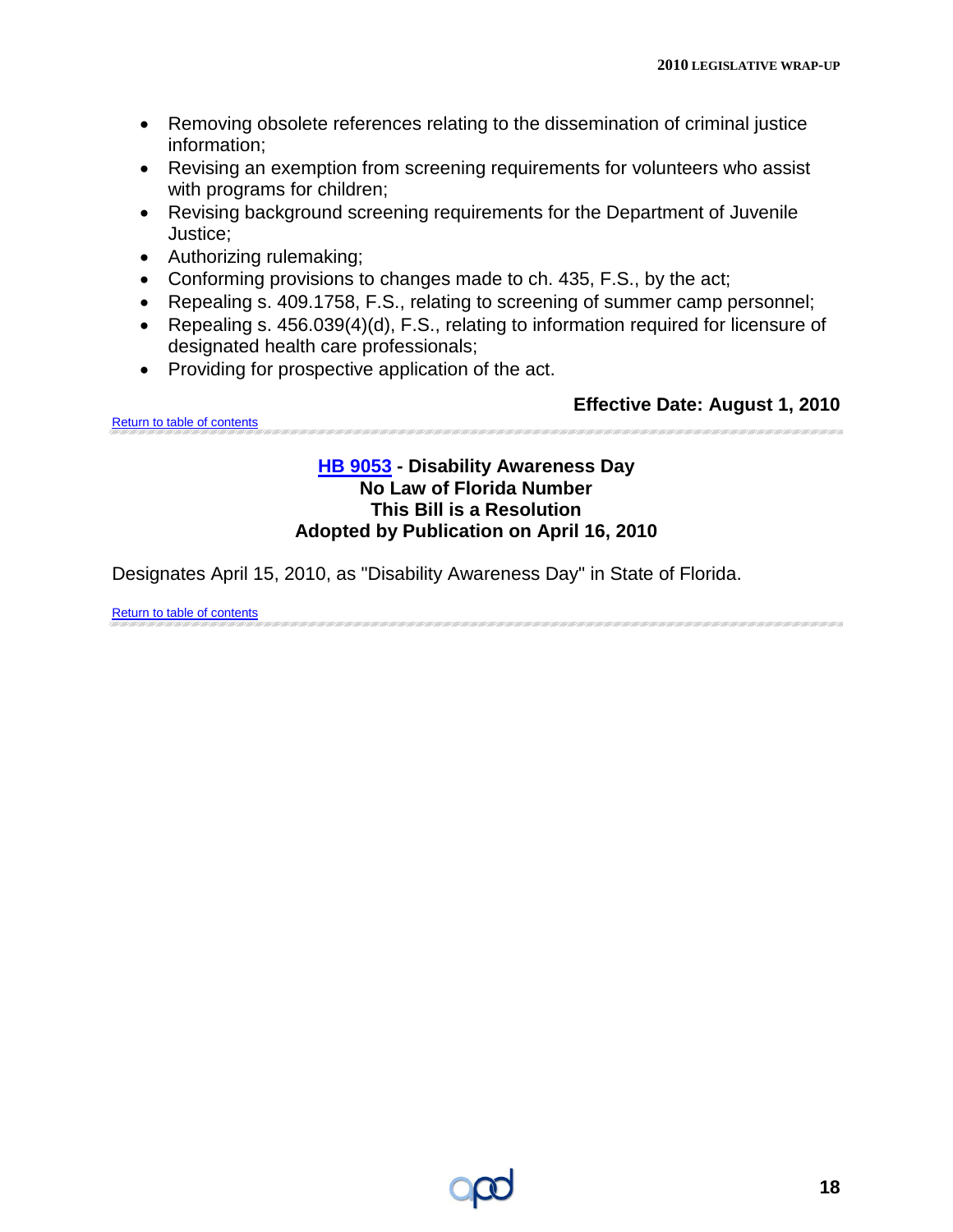### *APPROPRIATIONS UPDATE*

*The following is an overview of the budget for the Agency for Persons with Disabilities passed by the Florida Legislature during the 2010 Session*

### **click on the bill number to view bill language**

<span id="page-20-0"></span>

### **[HB 5001](http://flhouse.gov/Sections/Documents/loaddoc.aspx?FileName=_h5001er.docx&DocumentType=Bill&BillNumber=5001&Session=2010) – General Appropriations Act CH. [2010-152,](http://laws.flrules.org/2010/152) Laws of Florida Approved by the Governor on May 28, 2010, with vetoes**

### **Major funding decisions:**

- The funding for the Agency for Persons with Disabilities totals \$1.013 billion.
- Approximately \$16.7 million in non-recurring funds in various appropriation categories were not reappropriated. This funding was transferred by budget amendment to the Home and Community Based Services Waiver in FY 09-10.
- Appropriation for the Home and Community Based Services Waiver was reduced from \$849,699,685 in FY 09-10 to \$805,826,618 for FY 10-11. Specific reductions are:
	- o \$3,075,000 transfer to AHCA to cover the costs of disposable incontinence products to children ages 4-20 as a Medicaid State Plan service rather than a HVBS Waiver service.
	- o \$4,196,362 reduction due to a 2.5% expenditure cap reduction for tiers 2, 3, and 4.
	- o \$1,393,145 reduction due to a cap of \$150,000 for tier 1.
	- o \$16,811,989 reduction due to a mandated 2.5% service rate reduction for providers. **VETOED**
- Appropriation for the Developmental Disabilities Public Facilities was reduced by approximately \$10.1 million and 332 FTE due to the scheduled closing of the Gulf Coast Facility on June 30, 2010.
- \$4 million in Social Services Block Grant Trust Fund cash and \$1 million in Operations and Maintenance Trust Fund cash was removed from the trust funds by the Legislature for use in funding the State of Florida's FY 10-11 appropriations.
- Appropriation for an additional seven (7) attorney positions and approximately \$603,000 was provided to handle the fair hearings litigation.
- General Revenue appropriations were reduced by \$733,648 in various categories.
- There were two special member projects included in the Agency's appropriation:
	- o Hillsborough Achievement and Resource Center received \$300,000;
	- o And the Individual and Family Supports category for the Vocational and Educational Services of South Florida received \$1.2 million in Operations and Maintenance Trust Fund.

### **Effective Date: July 1, 2010**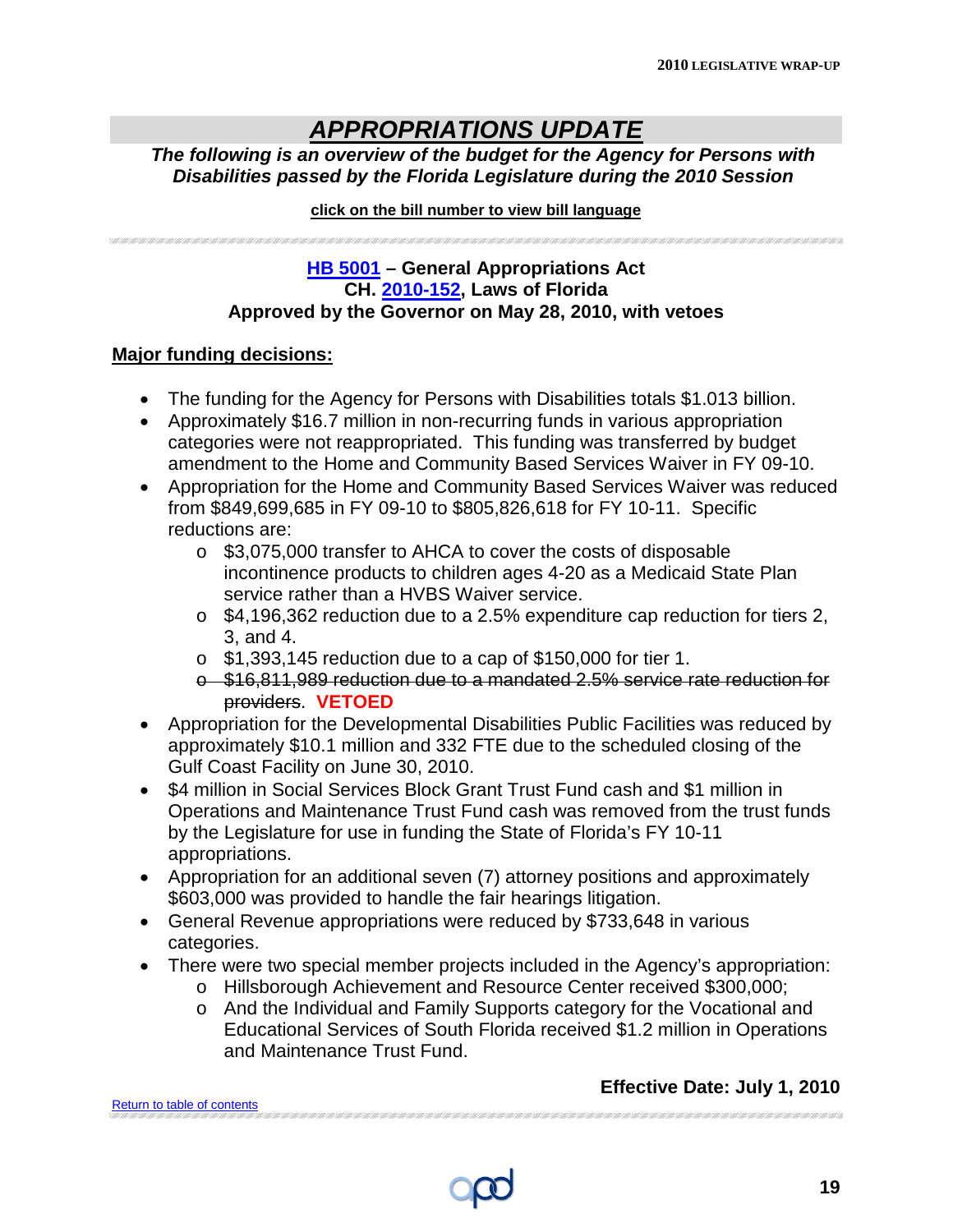|                                                  | 2009-2010    |    | 2010-2011                |            |    |               |
|--------------------------------------------------|--------------|----|--------------------------|------------|----|---------------|
|                                                  | <b>FTE</b>   |    | <b>FUNDS</b>             | <b>FTE</b> |    | <b>FUNDS</b>  |
| <b>Home and Community Services</b>               | 322.5        |    |                          | 322.5      |    |               |
| Salaries and benefits                            |              | \$ | 14,764,870               |            | \$ | 14,899,390    |
| <b>OPS</b>                                       |              | \$ | 4,928,576                |            | \$ | 4,818,673     |
| <b>Expenses</b>                                  |              | \$ | 2,285,073                |            | \$ | 2,265,584     |
| OCO                                              |              | \$ | 50,513                   |            | \$ | 35,772        |
| Individual and Family Supports                   |              | \$ | 17,836,771               |            | \$ | 19,036,771    |
| Room and Board Payments                          |              | \$ | 4,000,000                |            | \$ | 4,000,000     |
| <b>Contracted Services</b>                       |              | \$ | 1,950,856                |            | \$ | 1,224,607     |
| <b>HCBS Waiver</b>                               |              | \$ | 849,699,685              |            | \$ | 805,826,618   |
| Risk Management Insurance                        |              | \$ | 288,661                  |            | \$ | 279,467       |
| <b>Transfer to Management Services</b>           |              | \$ | 148,953                  |            | \$ | 148,953       |
| <b>Total Home and Community Based Services</b>   | 322.5        | \$ | 895,953,958              | 322.5      | \$ | 852,535,835   |
| <b>Program Management &amp; Compliance</b>       | 326.0        |    |                          | 333.0      |    |               |
| Salaries and benefits                            |              | \$ | 19,002,556               |            | \$ | 19,579,392    |
| <b>OPS</b>                                       |              | \$ | 698,721                  |            | \$ | 757,508       |
| Expenses                                         |              | \$ | 3,179,878                |            | \$ | 3,086,426     |
| OCO                                              |              | \$ | 42,140                   |            | \$ | 30,875        |
| Transfer to Div of Admin Hearings                |              | \$ | 728,683                  |            | \$ | 388,314       |
| <b>Contracted Services</b>                       |              | \$ | 3,011,044                |            | \$ | 2,742,659     |
| <b>Risk Management Insurance</b>                 |              | \$ | 238,807                  |            | \$ | 214,434       |
| Home and Com Services Administration             |              | \$ | 7,697,810                |            | \$ | 7,509,013     |
| <b>Transfer to Management Services</b>           |              | \$ | 167,246                  |            | \$ | 170,040       |
| Data processing services                         |              | \$ | 921,292                  |            | \$ | 2,014,772     |
| <b>Total Program Management &amp; Compliance</b> | 326.0        | \$ | 35,688,177               | 333.0      | \$ | 36,493,433    |
| <b>DD Public Facilities</b>                      | 2,754.5      |    |                          | 2,422.5    |    |               |
| Salaries and benefits                            |              | \$ | 118,413,469              |            | \$ | 100,468,550   |
| <b>OPS</b>                                       |              | \$ | 3,349,288                |            | \$ | 1,976,278     |
| <b>Expenses</b>                                  |              | \$ | 10,449,598               |            | \$ | 6,450,779     |
| <b>OCO</b>                                       |              | \$ | 798,217                  |            | \$ | 356,845       |
| <b>Food Products</b>                             |              | \$ | 3,153,598                |            | \$ | 2,516,616     |
| <b>Contracted Services</b>                       |              | \$ | 11,938,295               |            | \$ | 7,218,948     |
| <b>Prescription Medication</b>                   |              | \$ | 191,401                  |            | \$ | 191,401       |
| <b>Risk Management Insurance</b>                 |              | \$ | 3,875,154                |            | \$ | 3,990,350     |
| <b>Salary Incentive Payments</b>                 |              | \$ | 25,000                   |            | \$ | 19,532        |
| Transfer to Div of Admin Hearings                |              | \$ | 1,281,962                |            |    | 1,281,962     |
| <b>Total DD Services &amp; Public Facilities</b> | 2,754.5 \$   |    | 153,475,982 2,422.5 \$   |            |    | 124,471,261   |
| <b>Agency Total</b>                              | $3,403.0$ \$ |    | 1,085,118,117 3,078.0 \$ |            |    | 1,013,500,529 |

### <span id="page-21-0"></span>**Budget Comparison FY 2009-10 to FY 2010-11**

 $\infty$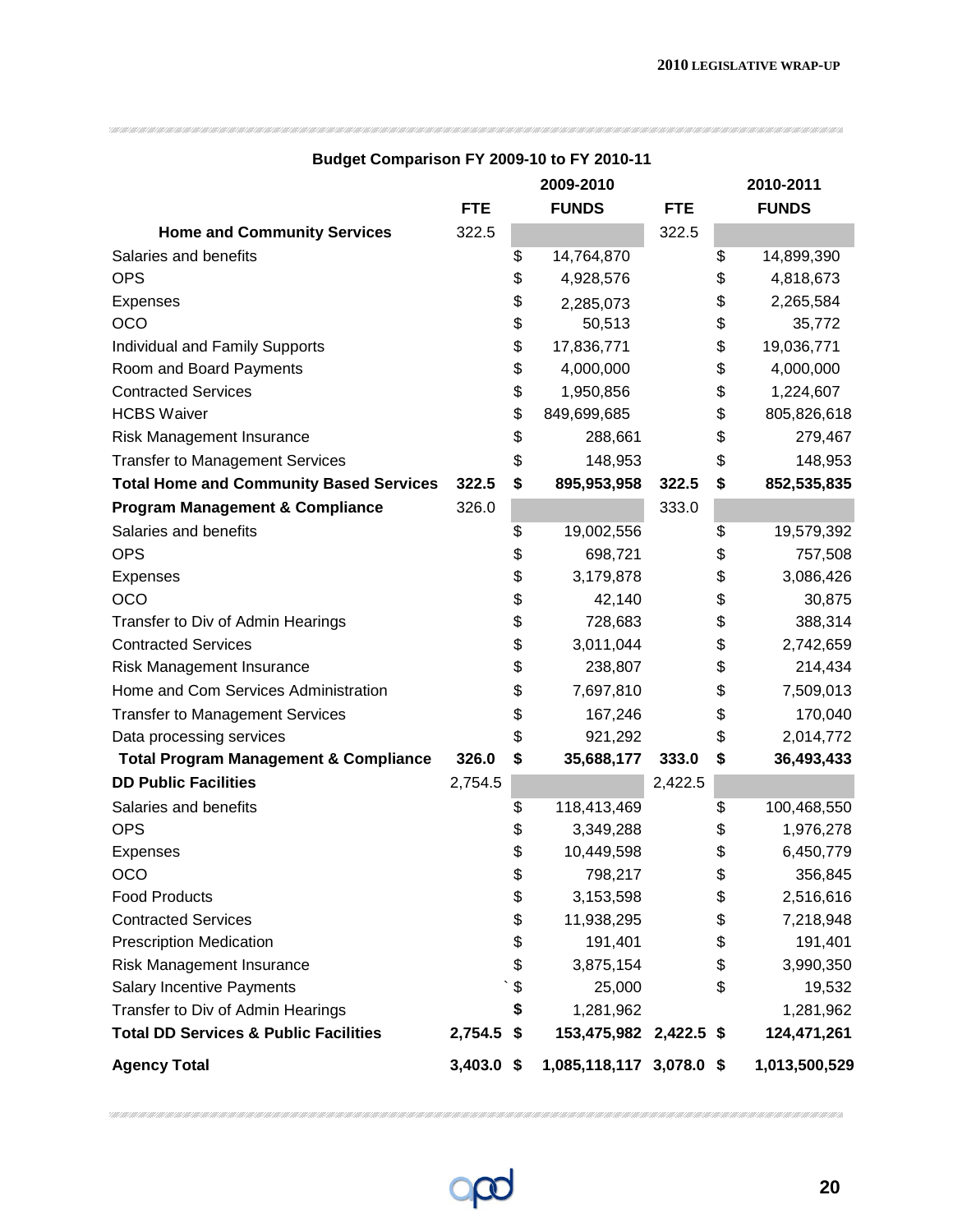### **[HB 5003](http://flhouse.gov/Sections/Documents/loaddoc.aspx?FileName=_h5003er.docx&DocumentType=Bill&BillNumber=5003&Session=2010) – Implementing the General Appropriations Act CH. [2010-153,](http://laws.flrules.org/2010/153) Laws of Florida Approved by the Governor on May 28, 2010, with vetoes**

### **Major funding decisions:**

<span id="page-22-0"></span>a mara mara mara mara

• Provides for the implementation of the General Appropriations Act.

**Effective Date: July 1, 2010** [Return to table of contents](#page-1-0)

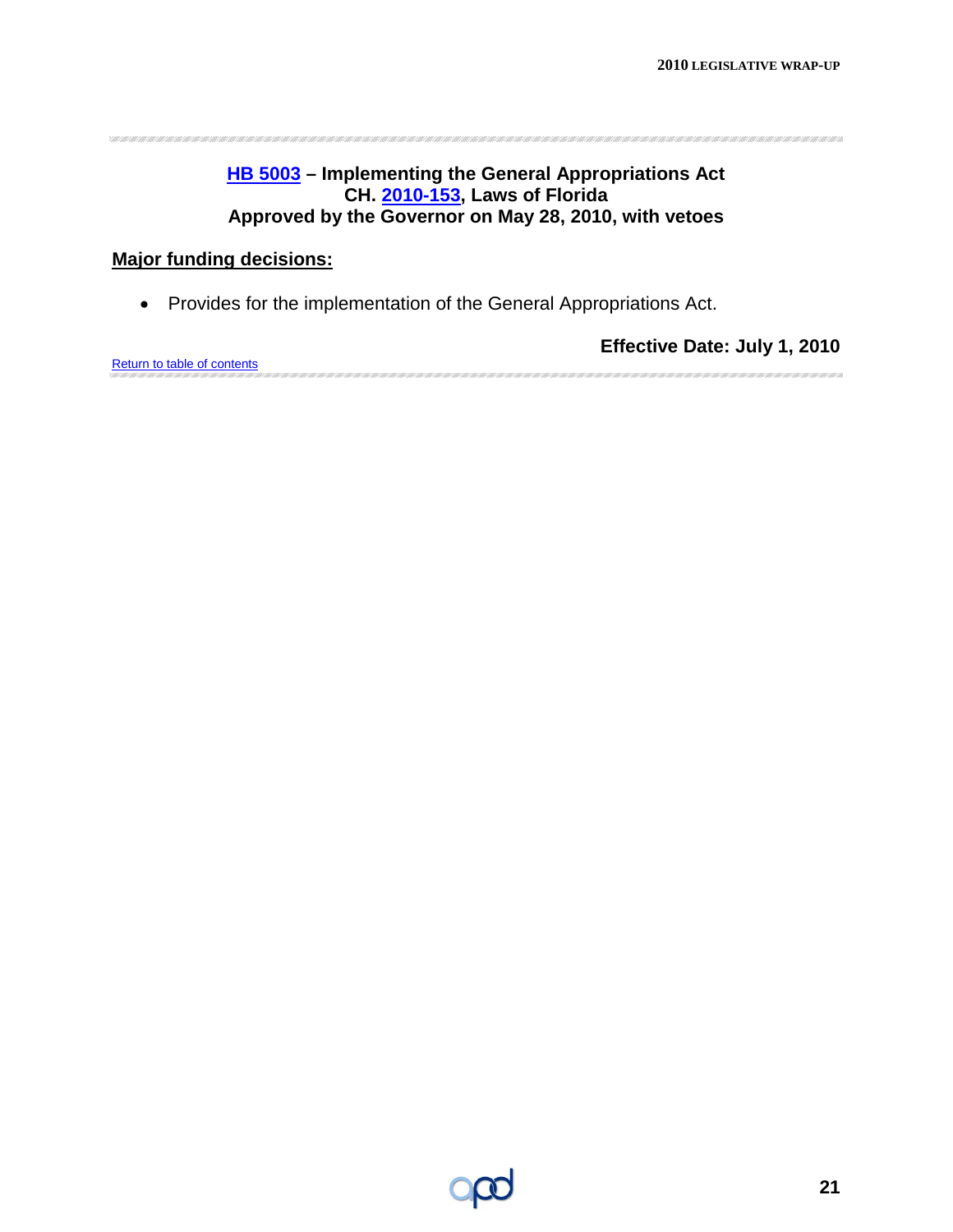### *ADMINISTRATIVE BILLS*

### *The following is an overview of the major administrative bills of interest to the Agency for Persons with Disabilities passed by the Florida Legislature during the 2010 Session*

#### **click on the bill number to view bill language**

<span id="page-23-0"></span>

### **[HB 951](http://flhouse.gov/Sections/Documents/loaddoc.aspx?FileName=_h0951er.docx&DocumentType=Bill&BillNumber=0951&Session=2010) - Public Safety CH. [2010-62,](http://laws.flrules.org/2010/62) Laws of Florida Approved by the Governor on May 11, 2010**

The bill amends statutory language by:

- Requiring certain reports to be submitted in an automated format;
- Deleting provisions relating to automatic deletion of mental health records under specified conditions from the Department of Law Enforcement's database of such records kept for purposes of sale and delivery of firearms and substituting a procedure for petition to obtain judicial relief from firearm disabilities and, upon obtaining such relief, the removal of the individual mental health records from the department's database;
- Revising provisions relating to the Criminal Justice Information Program under the Department of Law Enforcement;
- Authorizing agencies to request the retention of fingerprints by the department;
- Providing for rulemaking to require employers to keep the agencies informed of any change in the affiliation, employment, or contractual status of each person whose fingerprints are retained in certain circumstances;
- Providing departmental duties upon notification that a federal fingerprint retention program is in effect;
- Removing references relating to the dissemination of criminal justice information;
- Requiring the Criminal Justice Standards and Training Commission to adopt rules relating to the maintenance of officers who engage in those specialized areas found to present a high risk of harm to the officer or the public at large;
- Requiring the commission to adopt rules requiring the demonstration of proficiency in firearms for all law enforcement officers;
- Revising provisions relating to exemptions from completing a commissionapproved basic recruit training program;
- Revising provisions relating to qualifications for certified law enforcement officers separated from employment for more than a certain period of time;
- Deleting a requirement that correctional probation officers pass a specified basic skills examination and assessment instrument before entrance into the basic recruit training program;
- Deleting state funding eligibility for a locally funded crime laboratory in Monroe County.

### **Effective Date: July 1, 2010**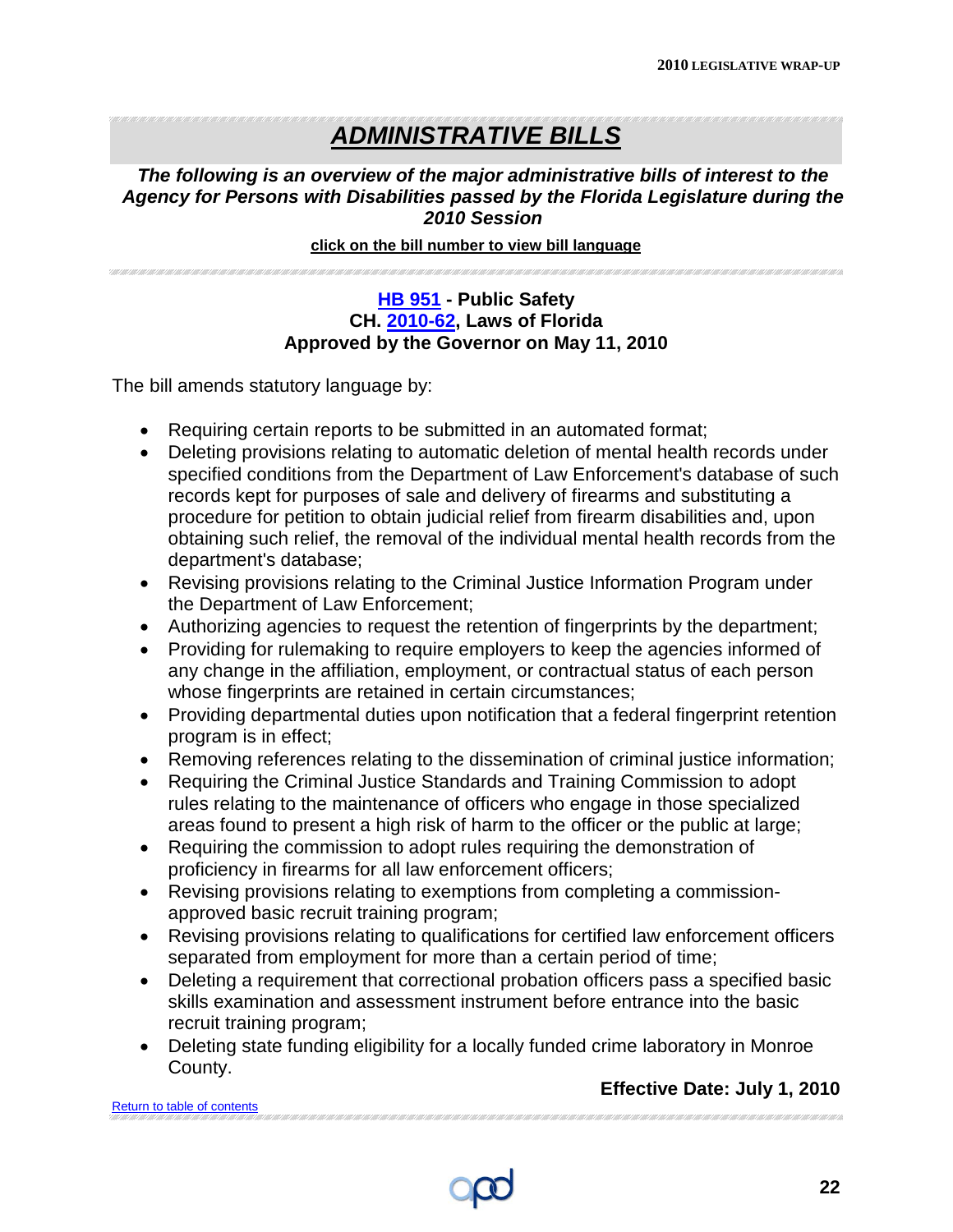### <span id="page-24-0"></span>**[HB 1143](http://flhouse.gov/Sections/Documents/loaddoc.aspx?FileName=_h1143er.docx&DocumentType=Bill&BillNumber=1143&Session=2010) - Health Care CH. [2010,](http://laws.flrules.org/node?field_list_year_nid=5225) Laws of Florida Presented to the Governor for action on or before June 22, 2010 VETOED**

- Amending s. 112.0455, F.S., relating to the Drug-Free Workplace Act;
- Deleting an obsolete provision;
- Revising distribution of funds from civil penalties imposed for traffic infractions by county courts;
- Directing the Department of Health to accept funds from counties, municipalities, and certain other entities for the purchase of certain products made available under a contract of the United States Department of Health and Human Services for the manufacture and delivery of such products in response to a public health emergency;
- Limiting Department of Health food service inspections in nursing homes;
- Requiring the department to coordinate inspections with the Agency for Health Care Administration;
- Repealing s. 383.325, F.S., relating to confidentiality of inspection reports of licensed birth center facilities;
- Requiring that an ultrasound be performed on any woman obtaining an abortion;
- Specifying who must perform an ultrasound;
- Requiring that the ultrasound be reviewed with the patient prior to the woman giving informed consent;
- Specifying who must review the ultrasound with the patient;
- Requiring that the woman certify in writing that she declined to review the ultrasound and did so of her own free will and without undue influence;
- Providing an exemption from the requirement to view the ultrasound for women who are the victims of rape, incest, domestic violence, or human trafficking or for women who have a serious medical condition necessitating the abortion;
- Revising requirements for written materials;
- Requiring ultrasounds for all patients;
- Requiring that live ultrasound images be reviewed and explained to the patient;
- Requiring that all other provisions in s. 390.0111, F.S., be complied with if the patient declines to view her live ultrasound images;
- Revising and deleting definitions applicable to regulation of hospitals and other licensed facilities;
- Requiring a licensed facility to report certain peer review information and final disciplinary actions to the Division of Medical Quality Assurance of the Department of Health rather than the Division of Health Quality Assurance of the Agency for Health Care Administration; amending s. 395.1023, F.S.;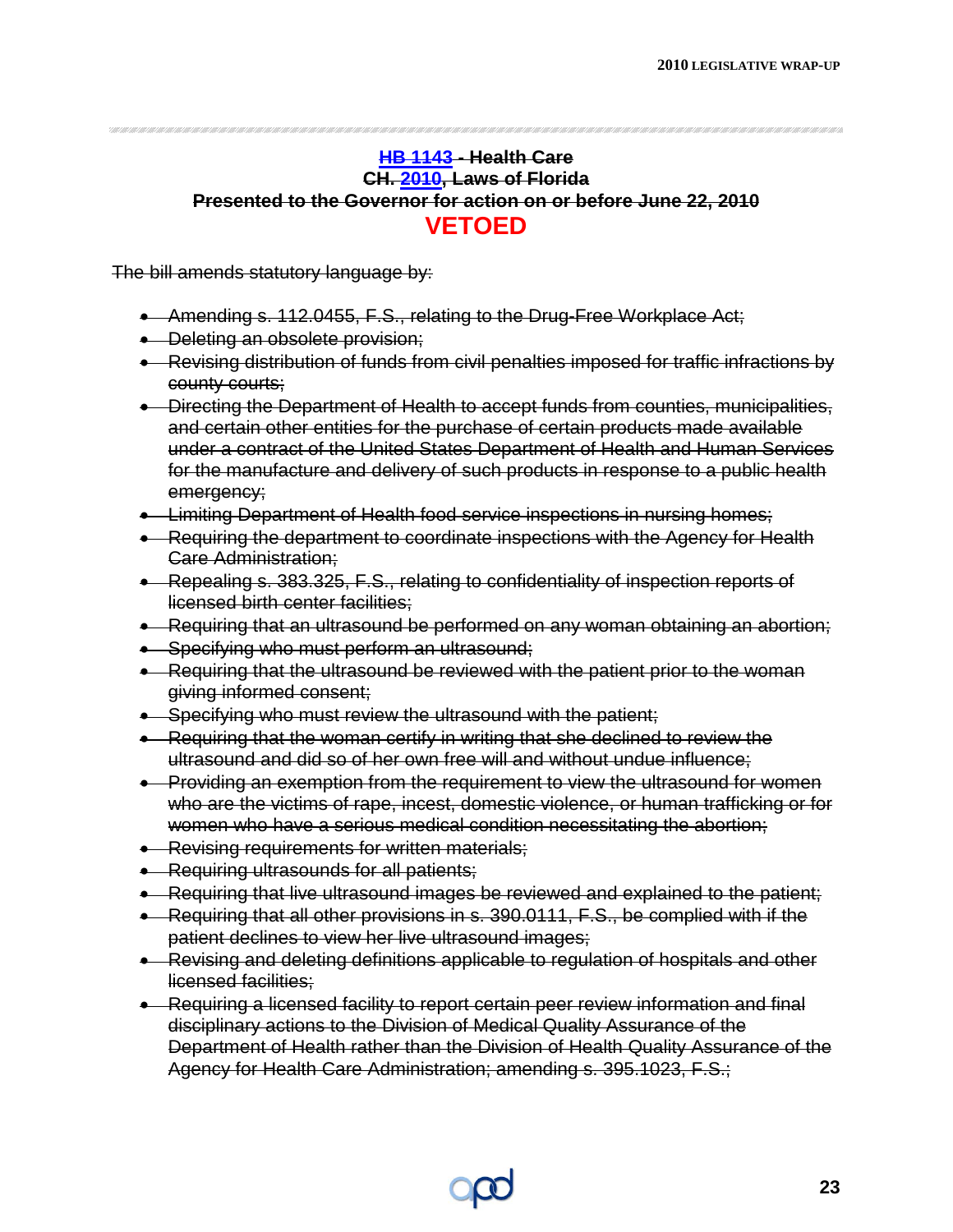- Providing for the Department of Children and Family Services rather than the Department of Health to perform certain functions with respect to child protection cases;
- Requiring certain hospitals to notify the Department of Children and Family Services of compliance;
- Amending s. 395.1041, F.S., relating to hospital emergency services and care;
- Deleting obsolete provisions;
- Repealing s. 395.1046, F.S., relating to complaint investigation procedures;
- Requiring licensed facility beds to conform to standards specified by the Agency for Health Care Administration, the Florida Building Code, and the Florida Fire Prevention Code;
- Revising a reference to the Florida Society of Healthcare Risk Management to conform to the current designation;
- Revising a reference to the federal Health Care Financing Administration to conform to the current designation;
- Correcting a reference:
- Repealing s. 395.3037, F.S., relating to redundant definitions;
- Revising references to the Joint Commission on Accreditation of Healthcare Organizations, the Commission on Accreditation of Rehabilitation Facilities, and the Council on Accreditation to conform to their current designations;
- Revising the definition of the term "rural hospital" to delete an obsolete provision;
- Revising the definition of the term "geriatric outpatient clinic";
- Correcting an obsolete cross-reference to administrative rules;
- Deleting an obsolete provision;
- Revising applicability of general licensure requirements under part II of ch. 408, F.S., to applications for nursing home licensure;
- Revising provisions governing inactive licenses;
- Providing for disclosure of controlling interest of a nursing home facility upon request by the Agency for Health Care Administration;
- Revising grievance record maintenance and reporting requirements for nursing homes;
- Providing criteria for the provision of respite services by nursing homes;
- Requiring a written plan of care;
- Requiring a contract for services;
- Requiring resident release to caregivers to be designated in writing;
- Providing an exemption to the application of discharge planning rules;
- Providing for residents' rights;
- Providing for use of personal medications;
- Providing terms of respite stay;
- Providing for communication of patient information;
- Requiring a physician order for care and proof of a physical examination;
- Providing for services for respite patients and duties of facilities with respect to such patients;
- Conforming a cross-reference;
- Requiring facilities to maintain clinical records that meet specified standards;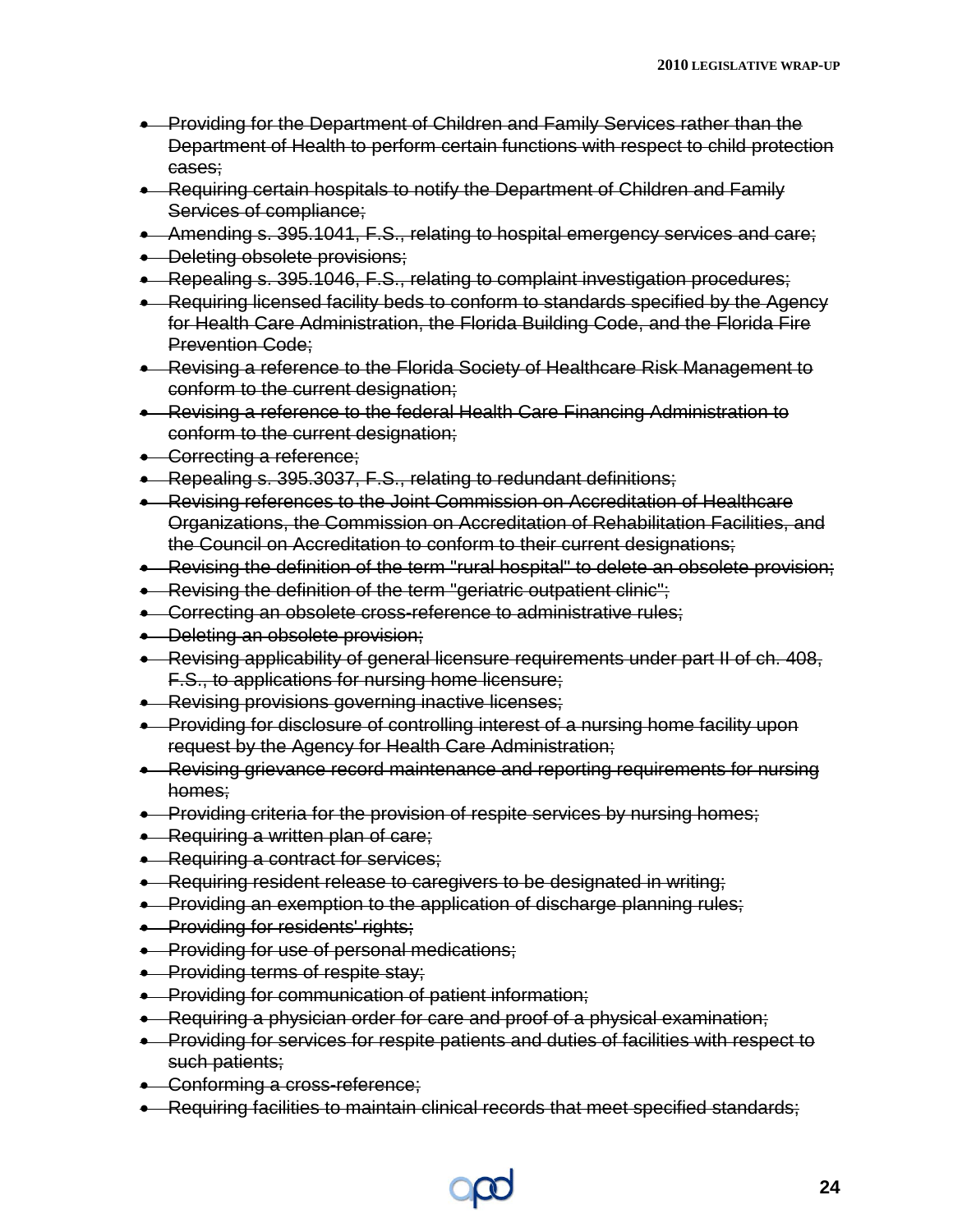- Providing a fine relating to an admissions moratorium;
- Deleting requirement for facilities to submit certain information related to management companies to the agency;
- Deleting a requirement for facilities to notify the agency of certain bankruptcy filings to conform to changes made by the act;
- Deleting language relating to agency adoption of rules;
- Revising reporting requirements for licensed nursing home facilities relating to adverse incidents;
- Repealing s. 400.148, F.S., relating to the Medicaid "Up-or-Out" Quality of Care Contract Management Program;
- Requiring nursing homes to provide a resident property statement annually and upon request;
- Revising requirements for nursing home lease bond alternative fees;
- Deleting an obsolete provision;
- Revising inspection requirements;
- Repealing s. 400.195, F.S., relating to agency reporting requirements;
- Deleting an obsolete provision;
- Correcting a reference;
- Directing the agency to adopt rules for minimum staffing standards in nursing homes that serve persons under 21 years of age;
- Providing minimum staffing standards;
- Revising agency duties with regard to training nursing home surveyor teams;
- Revising requirements for team members;
- Revising the schedule of home health agency inspection violations;
- Revising the content requirements of the plan accompanying an initial or changeof-ownership application for licensure of a hospice;
- Revising requirements relating to certificates of need for certain hospice facilities;
- Revising grounds for agency action against a hospice;
- Correcting an obsolete cross-reference to administrative rules;
- Deleting a requirement that an applicant for a home medical equipment provider license submit a surety bond to the agency;
- Revising grounds for the imposition of administrative penalties for certain violations by an employee of a home medical equipment provider;
- Revising the schedule of inspection violations for intermediate care facilities for the developmentally disabled;
- Providing a penalty for certain violations;
- Providing that part X of ch, 400, F.S., the Health Care Clinic Act, does not apply to an entity owned by a corporation with a specified amount of annual sales of health care services under certain circumstances or to an entity owned or controlled by a publicly traded entity with a specified amount of annual revenues;
- Conforming terminology;
- Revising application requirements relating to documentation of financial ability to operate a mobile clinic;
- Revising agency authority relating to licensing of intermediate care facilities for the developmentally disabled;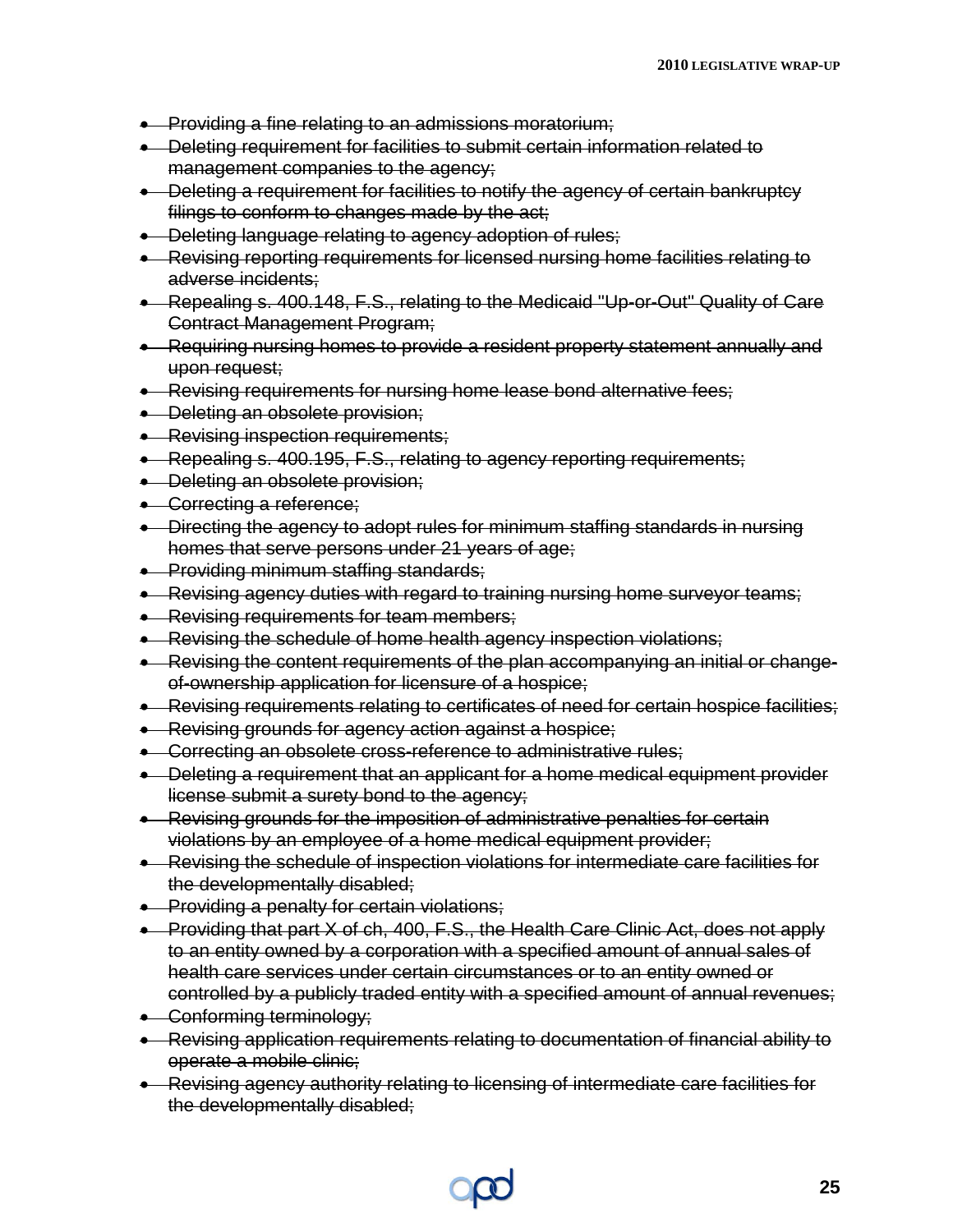- Deleting an exemption from certain certificate-of-need review requirements for a hospice or a hospice inpatient facility;
- Revising requirements for certain freestanding inpatient hospice care facilities to obtain a certificate of need;
- Revising health care facility data reporting requirements;
- Removing agency authority to investigate certain consumer complaints;
- Removing applicability of part II of ch. 408, F.S., relating to general licensure requirements, to private review agents;
- Providing penalties for altering, defacing, or falsifying a license certificate issued by the agency or displaying such an altered, defaced, or falsified certificate;
- Revising agency responsibilities for notification of licensees of impending expiration of a license;
- Requiring payment of a late fee for a license application to be considered complete under certain circumstances;
- Revising provisions relating to information required for licensure;
- Requiring proof of submission of notice to a mortgagor or landlord regarding provision of services requiring licensure;
- Requiring disclosure of information by a controlling interest of certain court actions relating to financial instability within a specified time period;
- Authorizing the agency to impose fines for unclassified violations of part II of ch.  $408, F.S.;$
- Authorizing the agency to extend a license expiration date under certain circumstances;
- Deleting a reporting requirement relating to the consumer-directed care program;
- Conforming a cross-reference;
- Revising procedures for implementation of a Medicaid prescribed-drug spendingcontrol program;
- Deleting the requirement for an assisted living facility to obtain an additional license in order to provide limited nursing services;
- Deleting the requirement for the agency to conduct quarterly monitoring visits of facilities that hold a license to provide extended congregate care services;
- Deleting the requirement for the department to report annually on the status of and recommendations related to extended congregate care;
- Deleting the requirement for the agency to conduct monitoring visits at least twice a year to facilities providing limited nursing services;
- Increasing the licensure fees and the maximum fee required for the standard license;
- Increasing the licensure fees for the extended congregate care license; eliminating the license fee for the limited nursing services license;
- Transferring from another provision of law the requirement that a biennial survey of an assisted living facility include specific actions to determine whether the facility is adequately protecting residents' rights;
- Providing that an assisted living facility that has a class I or class II violation is subject to monitoring visits;
- Requiring a registered nurse to participate in certain monitoring visits;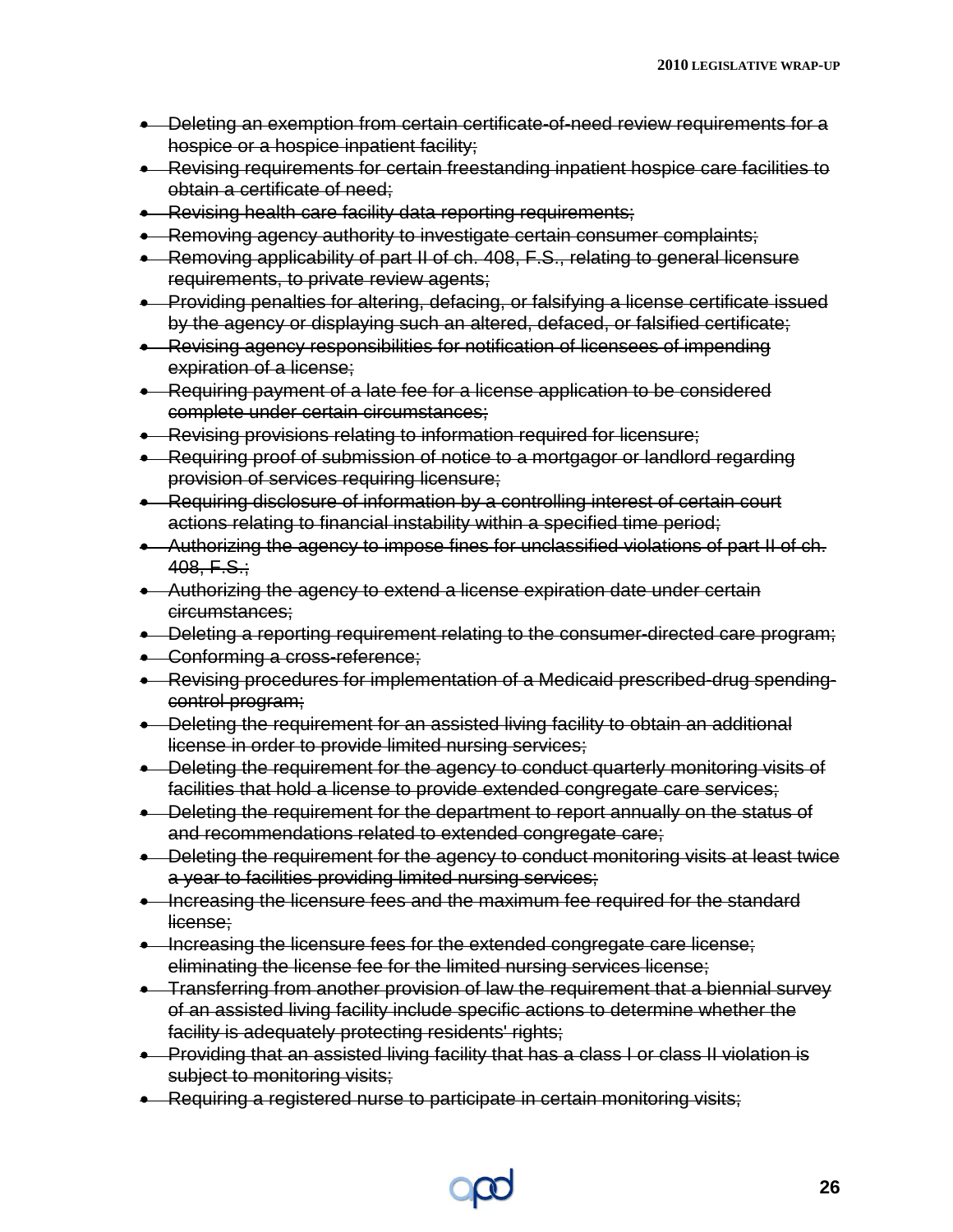- Revising licensure application requirements for assisted living facilities to eliminate provisional licenses;
- Revising notification requirements for the sale or transfer of ownership of an assisted living facility;
- Removing a ground for the imposition of an administrative penalty;
- Clarifying provisions relating to a facility's request for a hearing under certain circumstances;
- Authorizing the agency to provide certain information relating to the licensure status of assisted living facilities electronically or through the agency's Internet website;
- Deleting provisions relating to the limited nursing services license;
- Revising agency responsibilities regarding the issuance of conditional licenses;
- Clarifying that a monitoring fee may be assessed in addition to an administrative fine;
- Deleting reporting requirements for assisted living facilities relating to liability claims;
- Eliminating provisions authorizing the use of volunteers to provide certain healthcare-related services in assisted living facilities;
- Authorizing assisted living facilities to provide limited nursing services;
- Requiring an assisted living facility to be responsible for certain recordkeeping and staff to be trained to monitor residents receiving certain health-care-related services;
- Deleting a requirement for a biennial survey of an assisted living facility, to conform to changes made by the act;
- Authorizing the agency to provide certain information relating to the inspections of assisted living facilities electronically or through the agency's Internet website;
- Amending s. 429.41, F.S., relating to rulemaking;
- Conforming provisions to changes made by the act;
- Revising provisions relating to consultation by the agency;
- Revising a definition;
- Requiring licensed assisted living facilities to electronically report certain data semiannually to the agency in accordance with rules adopted by the department;
- Revising schedule of inspection violations for adult family-care homes;
- Deleting a ground for agency action against an adult day care center;
- Revising agency responsibilities regarding the issuance of conditional licenses;
- Revising frequency of agency inspections of multiphasic health testing centers;
- Defining the term "medical convenience kit" for purposes of pt. I of ch. 499, F.S.;
- Providing an exception to applicability of the term;
- Providing an exception to the requirement that a wholesale distributor of prescription drugs provide a pedigree paper to the person who receives the drug for wholesale distribution of prescription drugs contained within a medical convenience kit under specified conditions;
- Providing that the exception does not apply to any kit that contains certain controlled substances;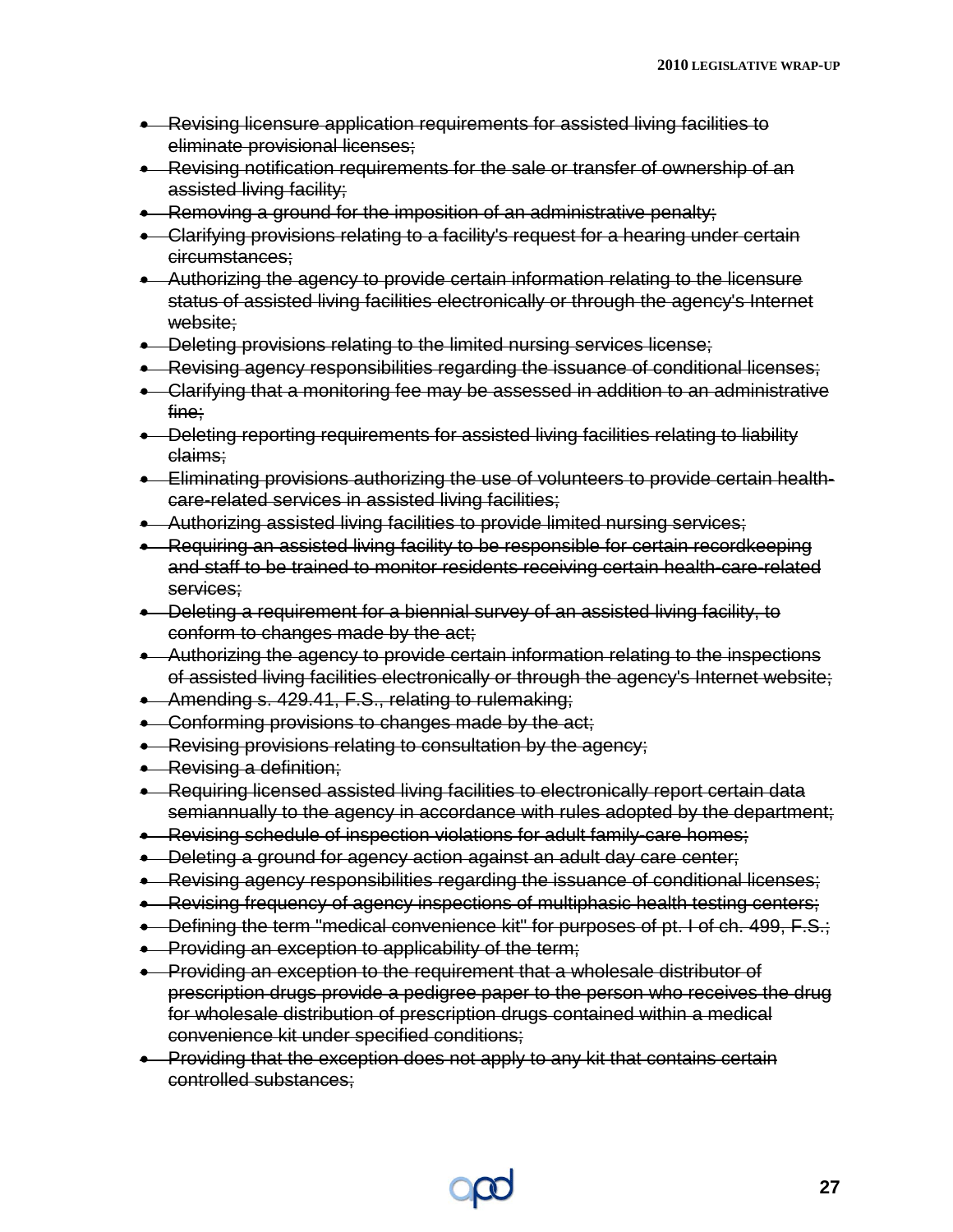- Authorizing an insurer offering a group or individual health benefit plan to offer a wellness program;
- Authorizing rewards or incentives;
- Providing that such rewards or incentives are not insurance benefits;
- Providing for verification of a member's inability to participate for medical reasons;
- Limiting Fire Marshal inspections of nursing homes to once a year;
- Providing for additional inspections based on complaints and violations identified in the course of orientation or training activities;
- Adding persons licensed under part XIV of ch. 468, F.S., to the definition of "health care provider";
- Conforming terminology and cross-references;
- Revising a reference:
- Providing a statement of public policy protecting persons from government compulsion relating to purchasing health insurance coverage;
- Preserving the right to collect certain debts incurred for health insurance or health services;
- Authorizing the Attorney General to implement or advocate such public policy in federal or state court or administrative forums on behalf of certain persons;
- Creating s. 627.64995, F.S.;
- Prohibiting the use of state or federal funds to provide coverage for abortions in an exchange created pursuant to federal law;
- Specifying conditions under which a health insurance policy or group health insurance policy is deemed to be purchased with state or federal funds;
- Providing exceptions;
- Creating s. 641.31099, F.S.;
- Prohibiting the use of state or federal funds to provide coverage for abortions in an exchange created pursuant to federal law;
- Specifying conditions under which a health maintenance contract is deemed to provide coverage purchased with state or federal funds;
- Providing exceptions.

**Effective Date: July 1, 2010**

<span id="page-29-0"></span>[Return to table of contents](#page-1-1)

### **[HB 1565](http://flhouse.gov/Sections/Documents/loaddoc.aspx?FileName=_h1565er.docx&DocumentType=Bill&BillNumber=1565&Session=2010) - Rulemaking CH. [2010,](http://laws.flrules.org/node?field_list_year_nid=5225) Laws of Florida VETOED**

The bill amends statutory language by:

• Requiring each agency, before adopting, amending, or repealing certain rules, to prepare a statement of estimated regulatory costs of the proposed rule if the proposed rule has adverse impacts on small business or increases regulatory costs;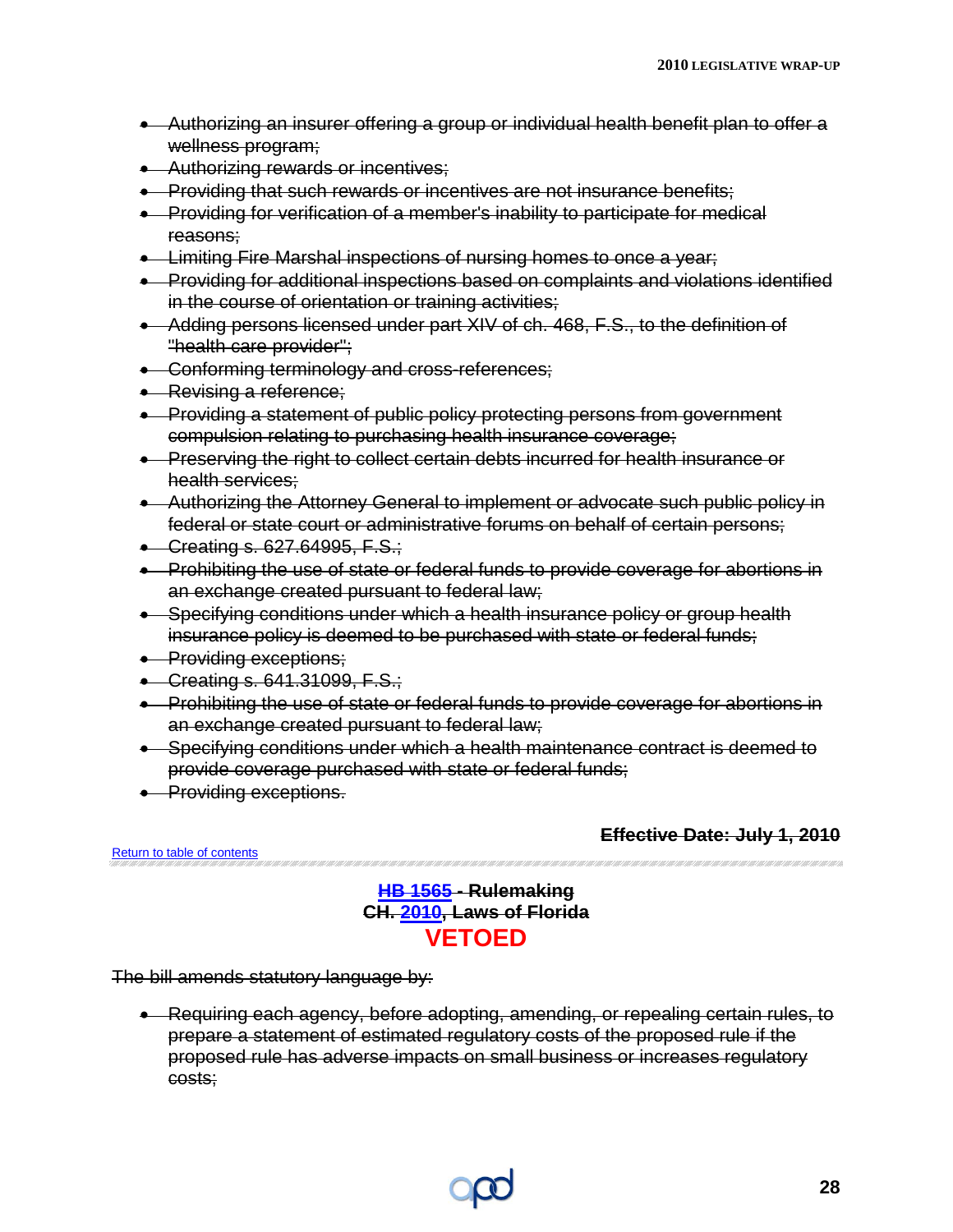- Providing an exception to circumstances under which an emergency rule shall not be effective;
- Providing circumstances under which an agency shall prepare or revise a statement of estimated regulatory costs;
- Providing notice requirements;
- Providing that an agency's failure to prepare a statement of estimated regulatory costs or respond to a written lower cost regulatory alternative is a material failure to follow the applicable rulemaking procedures or requirements of the chapter;
- Specifying circumstances under which certain challenges may not be raised;
- Providing exceptions;
- Specifying the requirements for an economic analysis on a proposed rule or rule changes;
- Requiring that a rule impact analysis for small businesses include the agency's basis for not implementing alternatives to a proposed rule;
- Providing circumstances under which a rule shall not take effect until ratified by the Legislature;
- Providing that the act is not applicable to certain specified rules or standards;
- Providing for revised statements of estimated regulatory costs as a basis for challenging a rule;
- Authorizing an agency to provide by rule for the time period for submitting additional information needed for a license application;
- Requiring that certain requests to receive notice relating to a license application be submitted in writing.

### **Effective Date: Upon Becoming Law**

<span id="page-30-0"></span>[Return to table of contents](#page-1-1)

### **[SB 2020](http://flsenate.gov/data/session/2010/Senate/bills/billtext/pdf/s2020er.pdf) - Information Technology CH. [2010-148,](http://laws.flrules.org/2010/148) Laws of Florida Approved by the Governor on May 28, 2010**

- Revising the duties and responsibilities of the Agency for Enterprise Information Technology;
- Requiring that the agency develop standards for information technology services;
- Deleting an obsolete provision;
- Requiring that state agencies notify the data center of certain anticipated changes;
- Specifying the contents of financial statements that must be provided by primary data centers;
- Requiring that each data center submit to its board of trustees cost-reduction proposals and organizational plans;
- Establishing a quorum for a data center board of trustees; providing additional duties for the board of trustees;

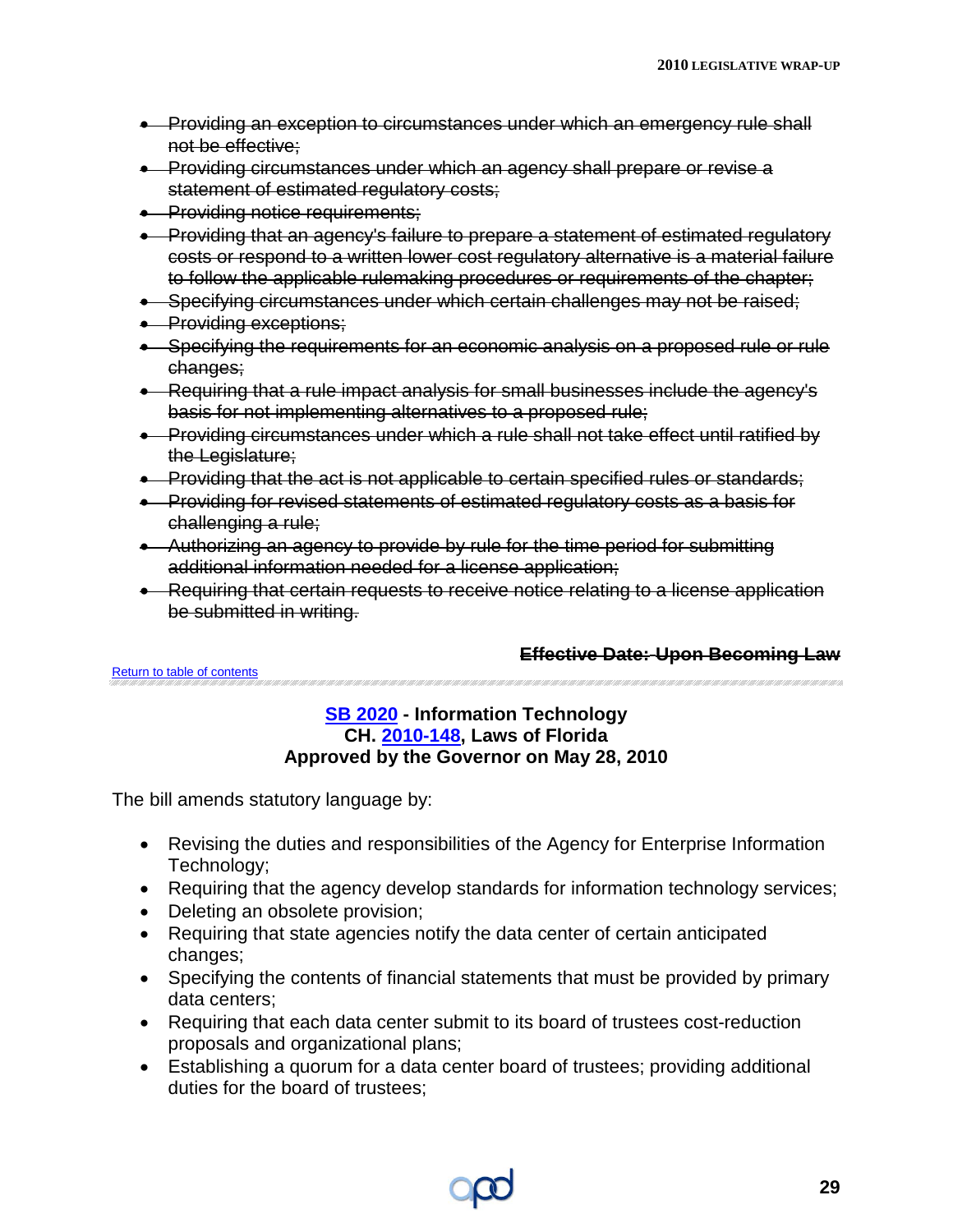- Deleting obsolete provisions relating to the Northwood Shared Resource Center;
- Providing an additional duty for the Agency Chief Information Officers Council relating to the consolidated purchase of information technology products;
- Revising provisions relating to statewide e-mail services;
- Providing the primary goals for the service;
- Providing for the establishment of a multiagency team to solicit proposals for a statewide service by a certain date;
- Specifying the requirements for competitive solicitation;
- Requiring the multiagency team and the Agency for Enterprise Information Technology to submit a business case analysis to the Governor and Cabinet and the Legislature;
- Requiring the analysis to include agency lifecycle costs;
- Requiring all state agencies to have migrated to the statewide service by a certain date;
- Providing for agency exceptions to the schedule;
- Requiring the Agency for Enterprise Information Technology to submit an implementation plan to the Governor and Legislature by a certain date;
- Requiring that each agency include requirements for migrating to the statewide e-mail service in its legislative budget request;
- Directing the agency to adopt rules;
- Repealing s. 408.0615, F.S., relating to the establishment of a secure facility protecting data held by the Agency for Health Care Administration;
- Amending s. 17 of chapter 2008-116, Laws of Florida;
- Revising the date for transferring data center functions to a primary data center;
- Defining the terms "SUNCOM Network" and "telecommunications";
- Revising the powers and duties of the Department of Management Services with respect to telecommunications services;
- Requiring that the department establish policies with respect to financial accounting and submit an annual report to the Governor and Legislature;
- Revising provisions relating to the SUNCOM Network;
- Authorizing the department to establish standards for addresses and numbers and to maintain a directory;
- Requiring all customers of a state primary data center, except for state universities, to use SUNCOM services;
- Providing for certain exemptions;
- Requiring the department and customers served by the department to review the qualifications of subscribers using the SUNCOM Network;
- Authorizing additional positions and providing an appropriation.

#### <span id="page-31-0"></span>**Effective Date: Upon Becoming Law** [Return to table of contents](#page-1-1)

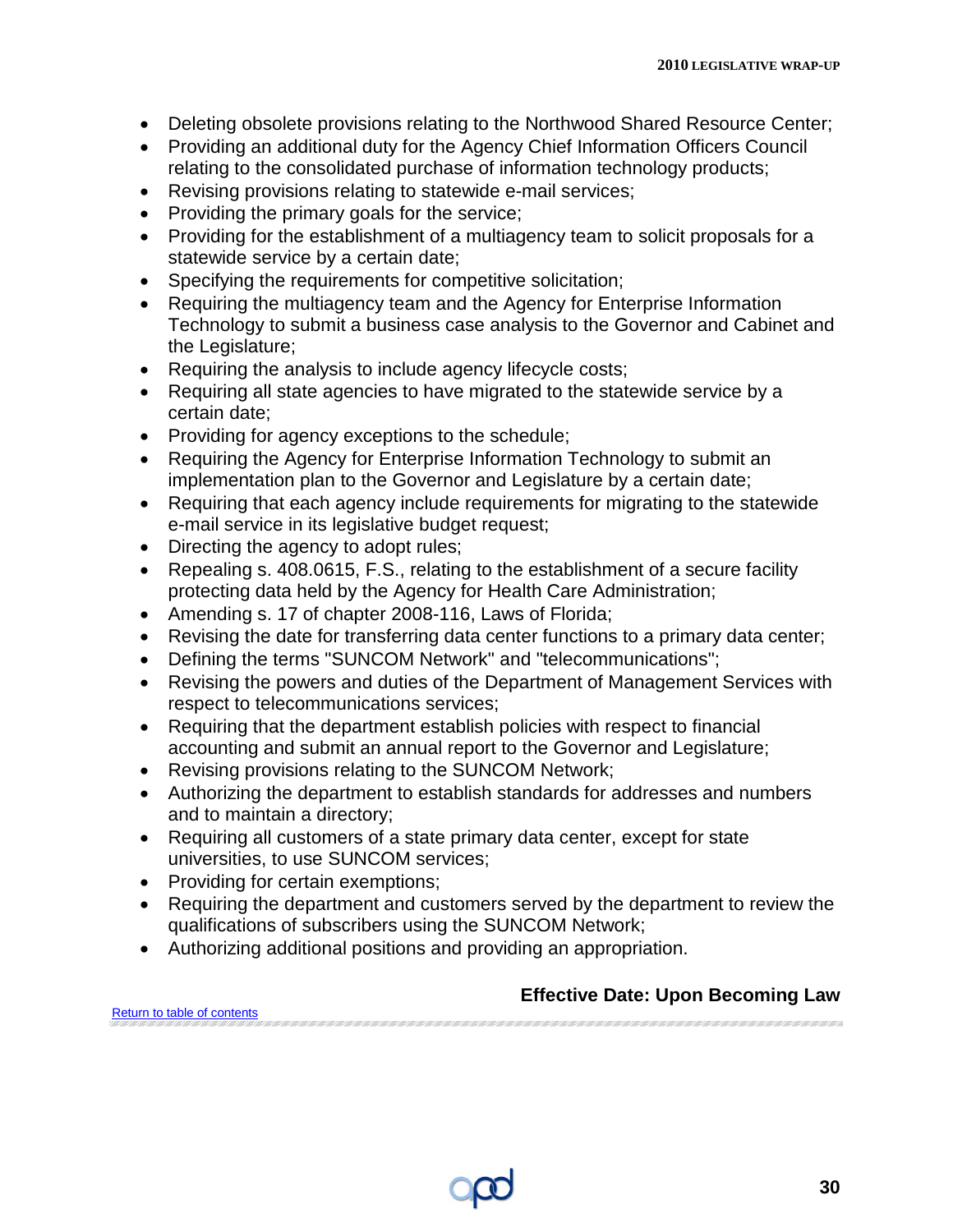### **[SB 2374](http://flsenate.gov/data/session/2010/Senate/bills/billtext/pdf/s2374er.pdf) - State Group Insurance Program CH. [2010-150,](http://laws.flrules.org/2010/150) Laws of Florida Approved by the Governor on May 28, 2010**

The bill amends statutory language by:

- Requiring the Division of State Group Insurance to contract for postpayment claims review services for the state group health insurance plans;
- Requiring that compensation under the contract be paid from amounts identified as claim overpayments recovered by the vendor;
- Directing the Division of State Group Insurance to contract for dependent eligibility verification services for the state group insurance program;
- Providing a limitation on compensation to the contract vendor;
- Authorizing a grace period to document eligibility;
- Requiring that the Department of Management Services obtain budget authority to expend certain funds pursuant to the contract;
- Requiring the department to adopt rules;
- Prohibiting the Department of Management Services from renewing any contract with a health maintenance organization if such renewal restricts the Legislatures authority to modify or limit any benefit or plan option during the 2011 calendar year;
- Requiring that the Department of Management Services require costing options for both fully insured and self-insured plan designs under the state employee health insurance program;
- Requiring that the department recommend the best value to the Legislature by a specified date;
- Requiring that the department solicit information from the private sector for financing and outsourcing a defined contribution plan through a written request for information;
- Providing requirements for the written request for information;
- Requiring that responses received from vendors be provided to certain legislative budget chairs by a specified date.

|                             | <b>LIIGULIVG DALG. JULY 1, ZVIV</b> |
|-----------------------------|-------------------------------------|
| Return to table of contents |                                     |
|                             |                                     |



**Effective Date: July 1, 2010**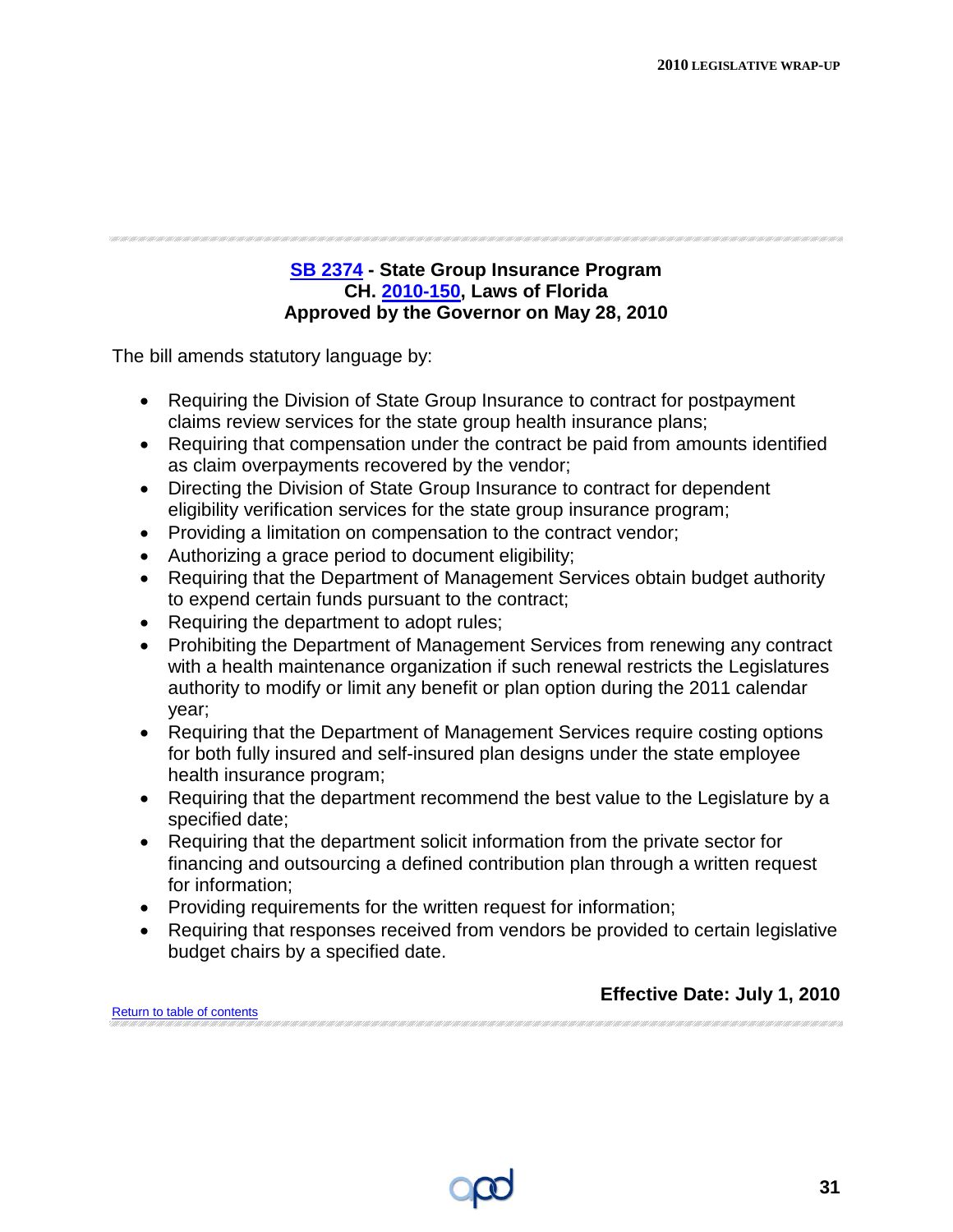### **[SB 2386](http://flsenate.gov/data/session/2010/Senate/bills/billtext/pdf/s2386er.pdf) - State Financial Matters CH. [2010-151,](http://laws.flrules.org/2010/151) Laws of Florida Approved by the Governor on May 28, 2010**

- <span id="page-33-0"></span>• Conforming a cross-reference;
- Providing that each agency is responsible for exercising due diligence in securing payment for all accounts receivable and other claims due the state;
- Creating requirements for agencies for purposes of reporting delinquent accounts receivable;
- Requiring agencies to report annually to the Legislature and Chief Financial Officer on accounts receivable and other claims due the state;
- Requiring the Chief Financial Officer to report annually to the Governor and Legislature on claims for collections due the state;
- Authorizing the Chief Financial Officer to adopt rules requiring that payments made by the state for goods, services, or anything of value be made by electronic means;
- Requiring that the rules include methods for accommodating persons who may not be able to receive payment by electronic means;
- Authorizing the Chief Financial Officer to make payments by warrant if administratively necessary;
- Conforming cross references;
- Conforming provisions to changes made by the act to authorize state agencies, local governments, and the judicial branch to accept payments by electronic funds transfers;
- Providing for the adoption of rules to facilitate such payments and to accommodate persons who may not be able to make payments by electronic means;
- Authorizing the Chief Financial Officer to adopt rules establishing uniform security safeguards for cardholder data; creating s. 215.971, F.S.;
- Requiring that agency agreements that provide state or federal financial assistance to a recipient or sub recipient include certain provisions;
- Requiring an agency that is awarded funding on a noncompetitive basis for certain services as specified in the General Appropriations Act to maintain specified documentation supporting a cost analysis;
- Conforming a provision to the repeal of s. 287.1345, F.S.;
- Conforming a cross-reference;
- Conforming provisions to the repeal of s. 287.045, F.S.;
- Revising, eliminating, and providing definitions;
- Revising the threshold amounts for state purchasing categories;
- Eliminating a requirement that the Department of Management Services adopt rules to adjust the threshold amounts;

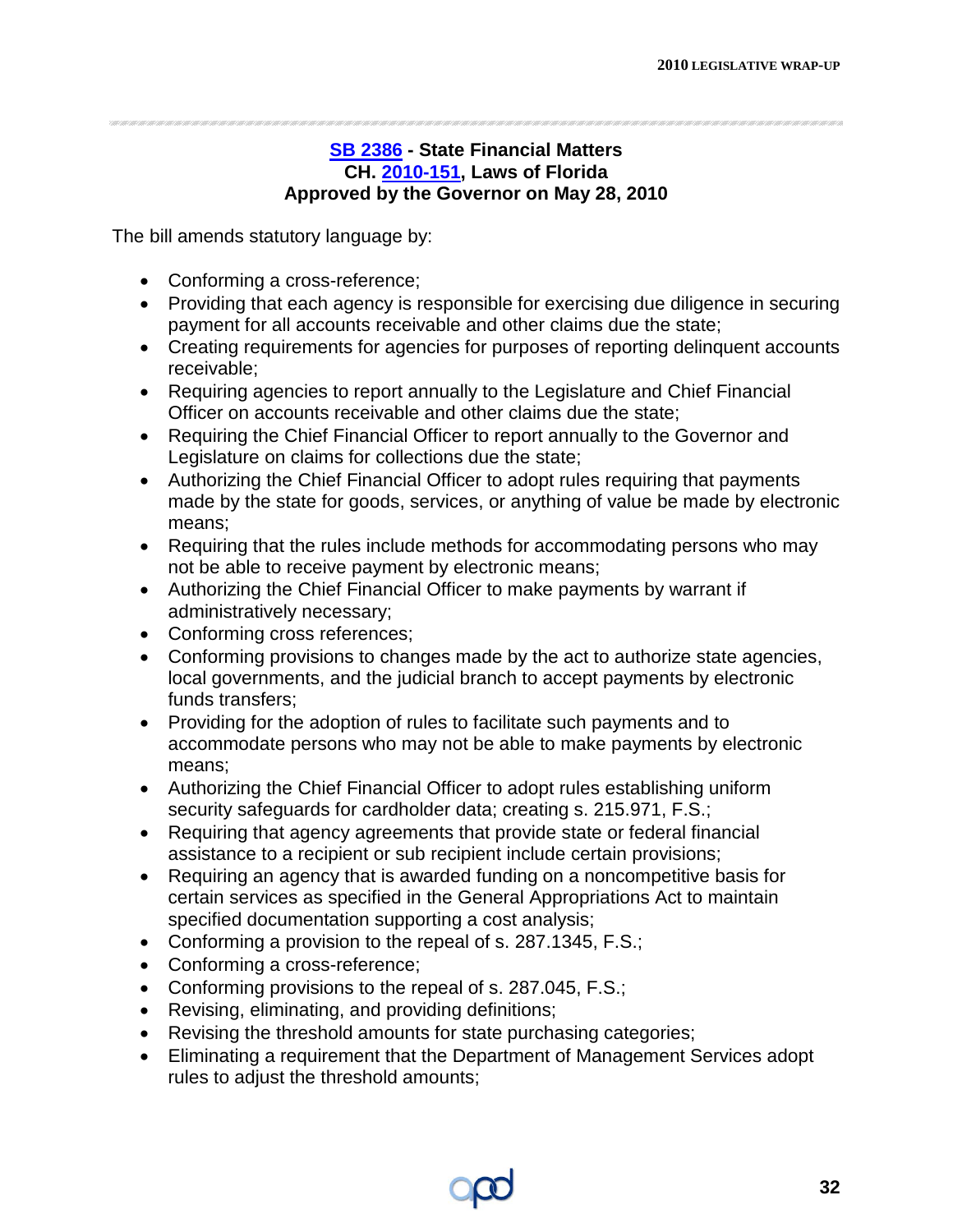- Repealing s. 287.045, F.S., relating to procurement of products and materials with recycled content;
- Specifying the provisions to be included in state agency purchasing agreements;
- Revising and organizing provisions relating to the procurement of commodities and contractual services by the state;
- Specifying authorized uses for competitive solicitation processes;
- Providing procedures and requirements with respect to competitive solicitation;
- Specifying types of procurements for which invitations to bid, requests for proposals, and invitations to negotiate are to be used and providing procedures and requirements with respect thereto;
- Revising contractual services and commodities that are not subject to competitive solicitation requirements;
- Prohibiting an agency from dividing the solicitation of commodities or contractual services in order to avoid specified requirements;
- Requiring that an agency avoid, neutralize, or mitigate significant potential organizational conflicts of interests before a contract is awarded;
- Providing procedures and requirements with respect to mitigation of such conflicts of interest;
- Authorizing an agency to proceed with a contract award when such conflict cannot be avoided or mitigated under specified circumstances and providing a restriction on such award;
- Specifying conditions that constitute an unfair competitive advantage for a vendor;
- Revising applicability of ss. 287.0571-287.0574, F.S.;
- Specifying procurements and contracts to which s. 287.0571, F.S., relating to agency business cases for outsourcing of specified projects, does not apply;
- Requiring an agency to complete a business case for any outsourcing project that has an expected cost in excess of a specified amount within a single fiscal year;
- Providing for the submission of the business case in accordance with provisions governing the submission of agency legislative budget requests;
- Providing that a business case is not subject to challenge;
- Providing required components of a business case;
- Specifying required provisions for a contract for a proposed outsourcing;
- Repealing s. 287.05721, F.S., relating to definitions;
- Repealing s. 287.0573, F.S., relating to the Council on Efficient Government and its membership and duties;
- Repealing s. 287.0574, F.S., relating to provisions governing business cases for outsourcing and the review and analysis conducted thereunder, the requirements of which are relocated in other sections of Florida Statutes set forth in the act;
- Creating s. 287.0575, F.S.;
- Establishing duties and responsibilities of the Department of Children and Family Services, the Agency for Persons with Disabilities, the Department of Health, the Department of Elderly Affairs, and the Department of Veterans Affairs, and

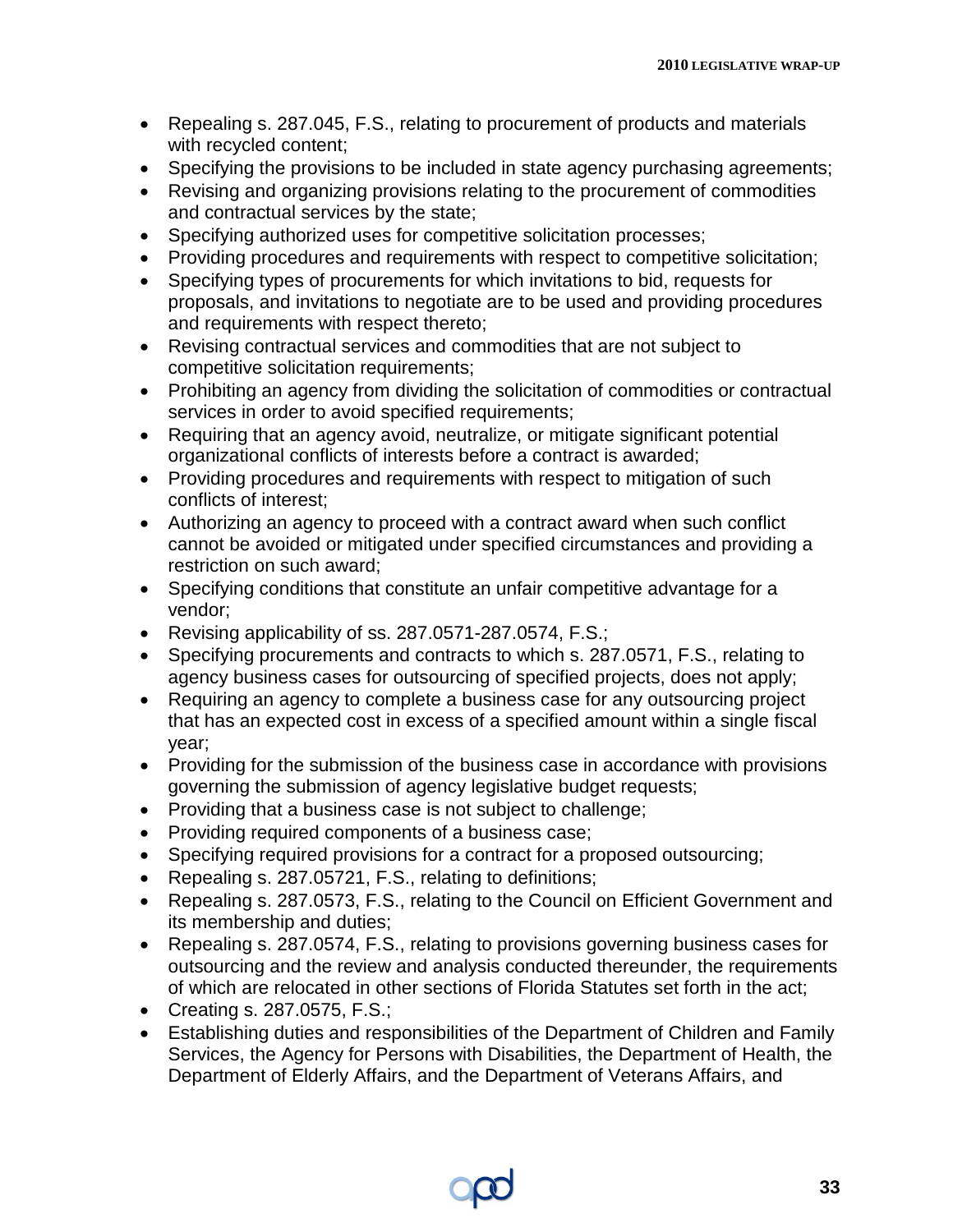service providers under contract to those agencies, with respect to coordination of contracted services;

- Requiring state agencies contracting for health and human services to notify their contract service providers of certain requirements by a specified date or upon entering into any new contract for health and human services;
- Requiring each service provider that has more than one contract with one or more state agencies to provide health and human services to provide to each of its contract managers a comprehensive list of its health and human services contracts by a specified date;
- Specifying information to be contained in the list;
- Providing for assignment, by a specified date, of a single lead administrative coordinator for each service provider from among agencies having multiple health and human services contracts;
- Requiring that the lead administrative coordinator provide notice of his or her designation to the service provider and to the agency contract managers for each affected contract;
- Providing the method of selecting the lead administrative coordinator;
- Providing responsibilities of the designated lead administrative coordinator;
- Providing duties of contract managers for agency contracts;
- Providing for non-applicability under certain circumstances;
- Requiring annual performance evaluations of designated lead administrative coordinators by each agency contracting for health and human services;
- Providing for a report to the Governor and Legislature;
- Revising provisions regarding contracts for services;
- Specifying provisions to be included in such contracts;
- Repealing s. 287.1345, F.S., relating to surcharge on users of state term contracts;
- Conforming cross references;
- Providing that statutorily authorized transaction or user fees do not apply to certain contracts for services if the services were exempt from such fees before a specified date;
- Requiring state agencies to provide specified information to the Department of Financial Services relating to the purchase of commodities or services;
- Requiring state agencies to review and renegotiate contract renewals and reprocurements in an effort to reduce contract payments;
- Requiring the Executive Office of the Governor to place savings from the renegotiation of contract renewals or reprocurements in reserve;
- Requiring each state agency to review its contracts to ensure that contractors comply with applicable preferred-pricing clauses;
- Requiring certain contracts containing a preferred-pricing clause to require that the contractor submit an affidavit attesting to the contractors compliance with the clause;
- Defining the term "preferred-pricing clause";
- Requiring that each entity expending funds provided for in the 2010-2011 fiscal year give preference to vendors or businesses that have a principal place of

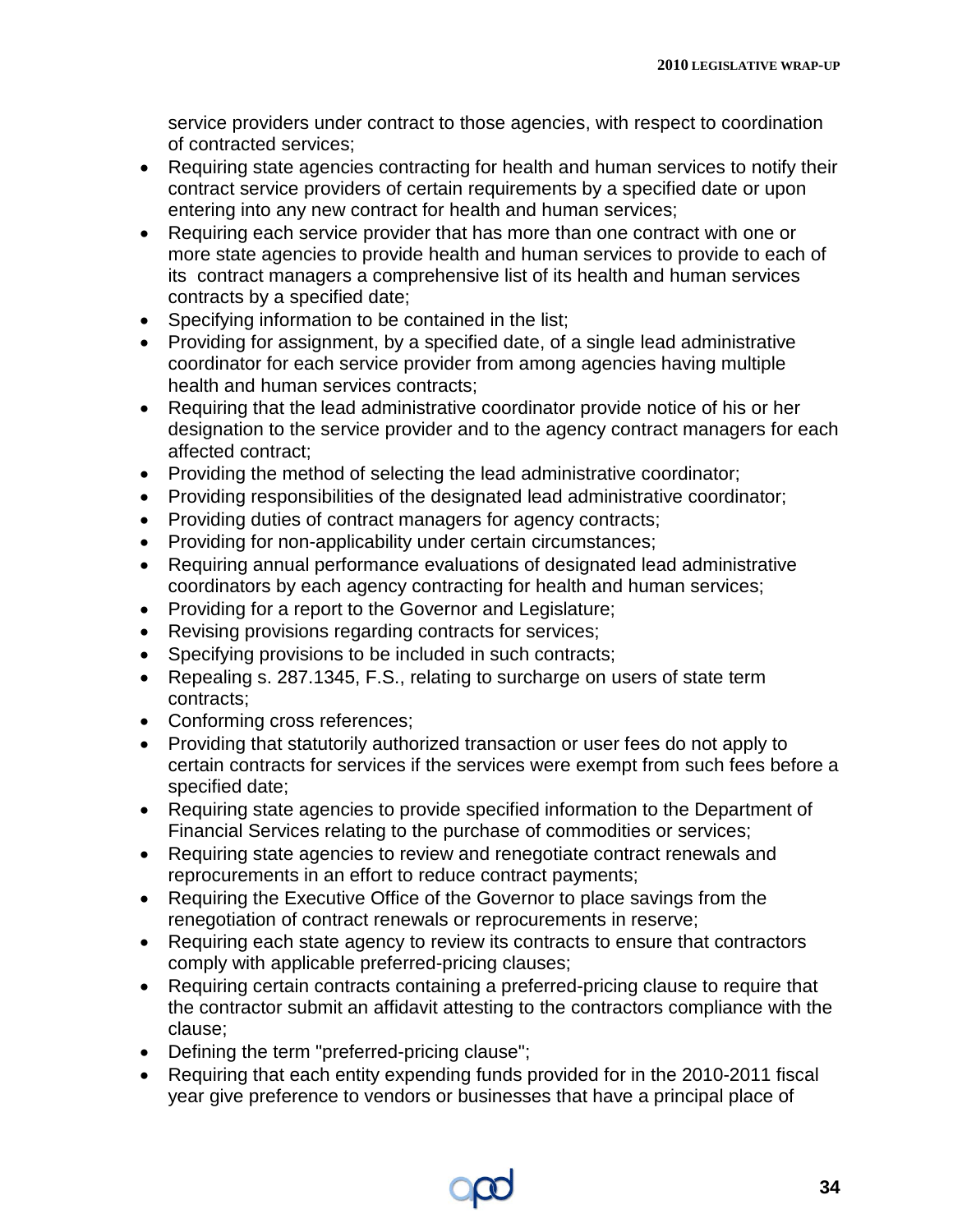business in Florida and that commit contractually to maximize the use of state residents, products, and businesses;

- Providing an exception;
- Requiring state agencies to report contractor compliance with such requirement to the Agency for Workforce Innovation;
- Providing an appropriation and authorizing additional positions.

### **Effective Date: July 1, 2010**

<span id="page-36-0"></span>[Return to table of contents](#page-1-1)

### **[HB 5607](http://flhouse.gov/Sections/Documents/loaddoc.aspx?FileName=_h5607er.docx&DocumentType=Bill&BillNumber=5607&Session=2010) - Retirement CH. [2010,](http://laws.flrules.org/node?field_list_year_nid=5225) Laws of Florida VETOED**

The bill amends statutory language by:

- Reducing the interest rate paid on deferred retirement benefits for members entering DROP on or after a specified date;
- Revising the payroll contribution rates for the membership classes of the Florida Retirement System for the state fiscal years effective July 1, 2010, and July 1, 2011;
- Specifying the required employer retirement contribution rates for each membership class and subclass of the system in order to address unfunded actuarial liabilities of the system;
- Revising the amount that employers are required to contribute for administrative and educational expenses;
- Requiring the state actuary to consider additional factors when conducting the annual actuarial study of the Florida Retirement System;
- Specifying the factors to be considered;
- Providing a declaration of important state interest.

**Effective Date: July 1, 2010**

#### <span id="page-36-1"></span>[Return to table of contents](#page-1-1)

**[HB 5611](http://flhouse.gov/Sections/Documents/loaddoc.aspx?FileName=_h5611er.docx&DocumentType=Bill&BillNumber=5611&Session=2010) - Review of the Department of Management Services CH. [2010,](http://laws.flrules.org/node?field_list_year_nid=5225) Laws of Florida VETOED**

- Revising the governance of the department;
- Providing for electronic filing and transmission procedures for certain actions, proceedings, and petitions;
- Conforming provisions to changes made by the act;
- Repealing s. 110.123(13), F.S., relating to creation and duties of the Florida State Employee Wellness Council;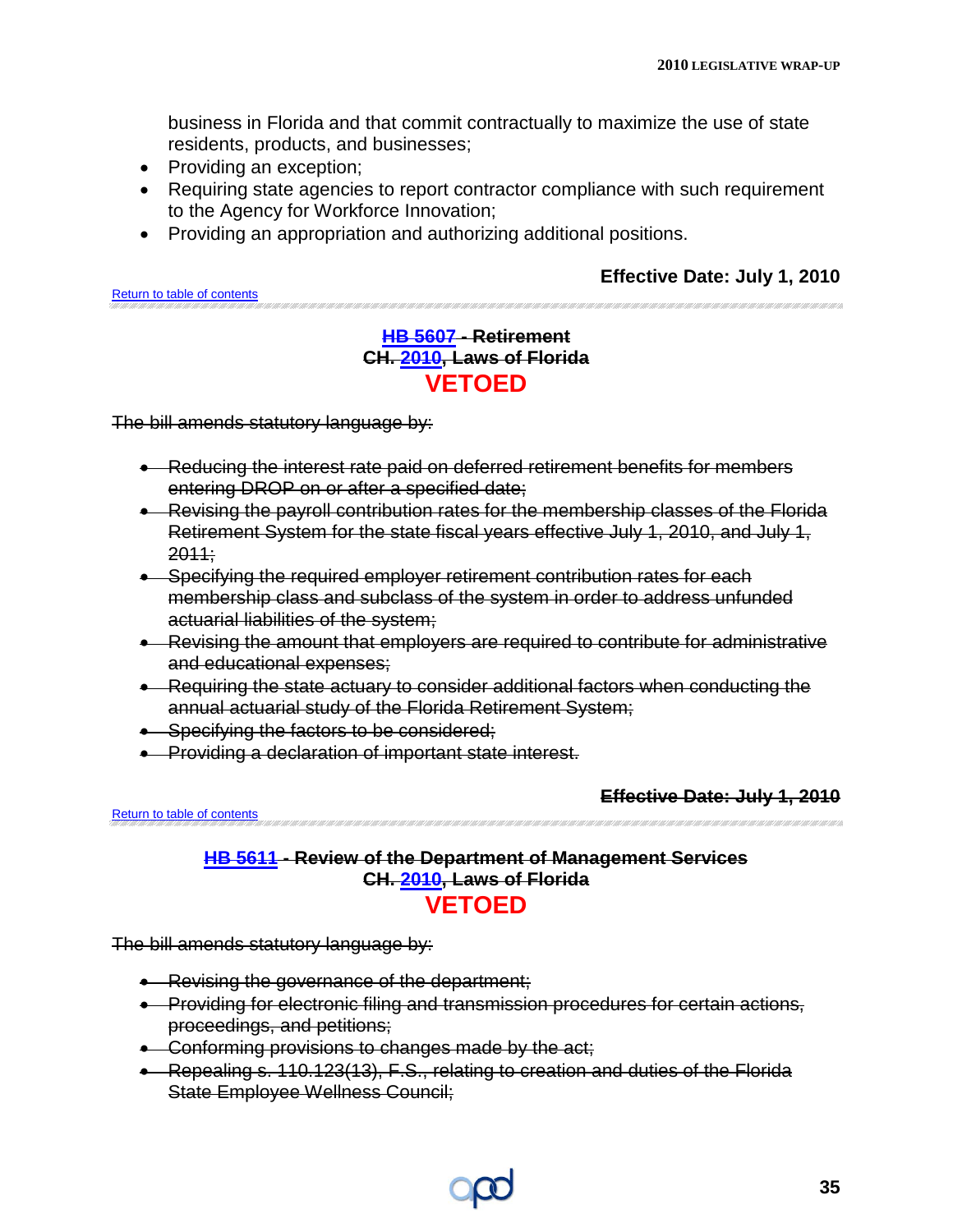- Requiring a petitioner requesting an administrative hearing to include the petitioner's e-mail address;
- Requiring the request for administrative hearing by a respondent to include the email address of the party's counsel or qualified representative;
- Creating s. 120.585, F.S.;
- Requiring an attorney to use electronic means when filing a document with the Division of Administrative Hearings;
- Encouraging a party not represented by an attorney to file documents whenever possible by electronic means through the division's website;
- Requiring each agency head to provide an annual inventory containing specified information of all wireless devices and expenditures;
- Creating s. 282.712, F.S.; providing legislative intent;
- Providing requirements for the use of wireless communication devices by agency employees;
- Requiring the agency to conduct a review of wireless communication device expenditures;
- Requiring reimbursement of costs associated with certain personal use of wireless communication devices by employees;
- Repealing the definition of the term "council" as it relates to the Council on Efficient Government;
- Repealing s. 287.0573, F.S., relating to creation of the Council on Efficient Government within the department;
- Amending s. 287.0574, F.S.; conforming provisions to the elimination of the Council on Efficient Government;
- Requiring the department to prepare a plan to centralize the fleet of state-owned motor vehicles;
- Requiring the department to submit the plan to the Governor, Cabinet, and the Legislature by a specified date;
- Delaying the expiration of provisions imposing a surcharge on certain offenses and traffic violations, the proceeds of which are deposited into the State Agency Law Enforcement Radio System Trust Fund of the department;
- Providing and revising procedures for filing petitions for benefits and other documents in workers' compensation benefits proceedings to provide for electronic filing and transmission under certain circumstances;
- Amending ss. 50 440.29 and 440.45, F.S.; authorizing the Office of the Judges of Compensation Claims to adopt rules for certain purposes;
- Providing for the application of an order issued by the chief circuit judge to close the courts of the county or a tolling order issued by the Supreme Court to any district office of the Office of the Judges of Compensation Claims which is located within the same county in which the order of closure or tolling order applies;
- Providing for the time limits applicable to the jurisdiction of the Office of the Judges of Compensation Claims to apply following such order;

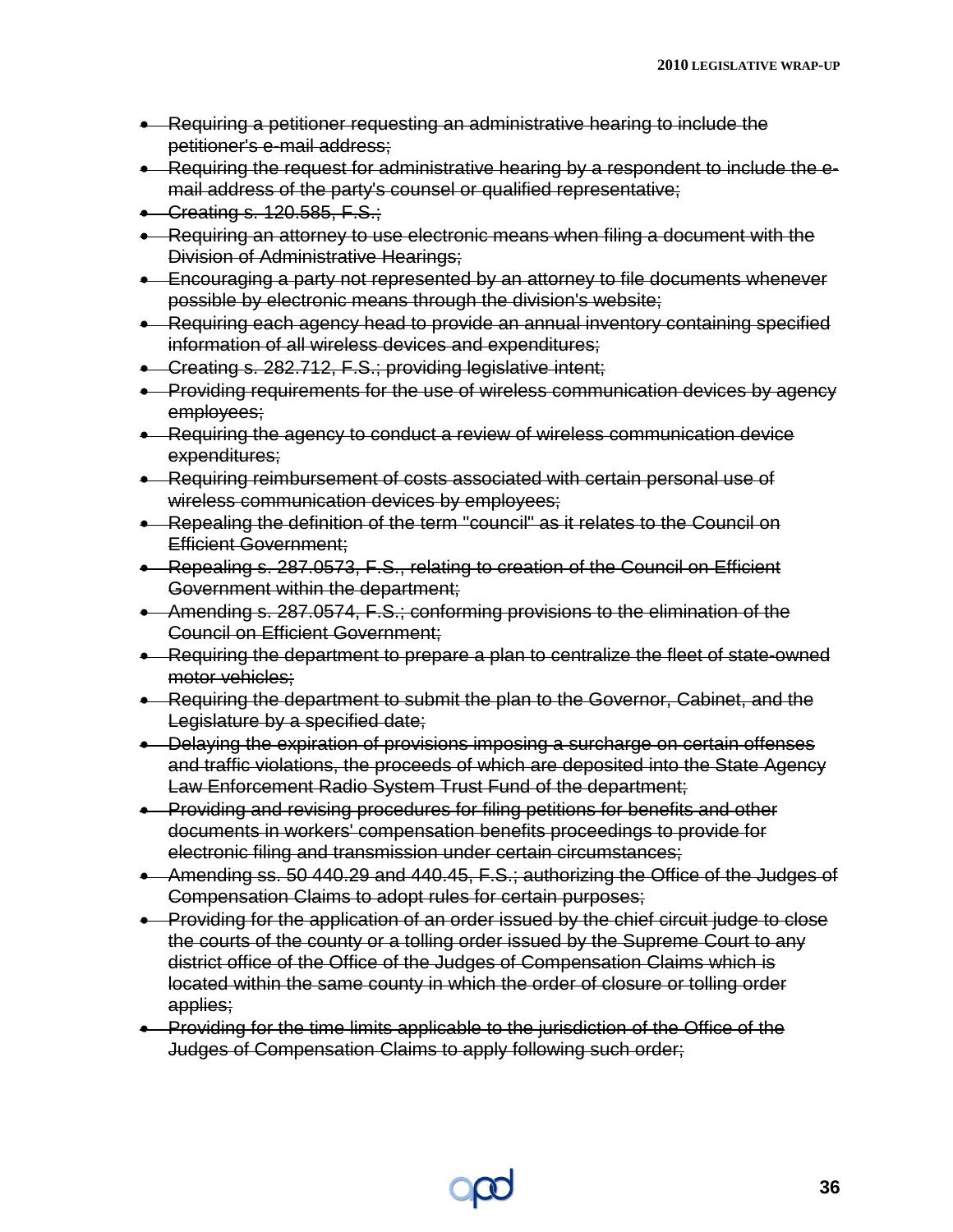- Authorizing the Division of Administrative Hearings to furnish by electronic means copies of certain petitions and orders relating to medical disciplinary reviews, claims, and awards;
- Requiring the department to identify all resources relating to real estate leasing and facilities operations and maintenance within each state agency;
- Requiring a report to the Governor, Cabinet, and Legislature by a specified date;
- Requiring that the information be included within the agency's legislative budget request for the 2011-2012 fiscal year;
- Providing an appropriation and authorizing positions within the department;
- Requiring approval of the Governor and Cabinet and Senate confirmation for certain positions within the department;
- Providing for repeal of the provisions by a date certain;
- Authorizing the department to transfer certain funds for the purpose of statewide purchasing operations;
- Authorizing the department to transfer certain funds for the creation of a comprehensive database of state-owned real property;
- Providing a directive to the Division of Statutory Revision.

<span id="page-38-0"></span>

|                             | Effective Date: July 1, 2010, except as otherwise provided |
|-----------------------------|------------------------------------------------------------|
| Return to table of contents |                                                            |

### **[HB 5705](http://flhouse.gov/Sections/Documents/loaddoc.aspx?FileName=_h5705er.docx&DocumentType=Bill&BillNumber=5705&Session=2010) - State Employees CH. [2010-165,](http://laws.flrules.org/2010/165) Laws of Florida Approved by the Governor on May 28, 2010**

The bill amends statutory language by:

- Providing for the resolution of certain collective bargaining issues at impasse between the State of Florida and certified bargaining units of state employees;
- Providing for all other mandatory collective bargaining issues that are at impasse and that are not addressed by the act or the General Appropriations Act to be resolved consistent with personnel rules or by otherwise maintaining the status quo.

**Effective Date: July 1, 2010**